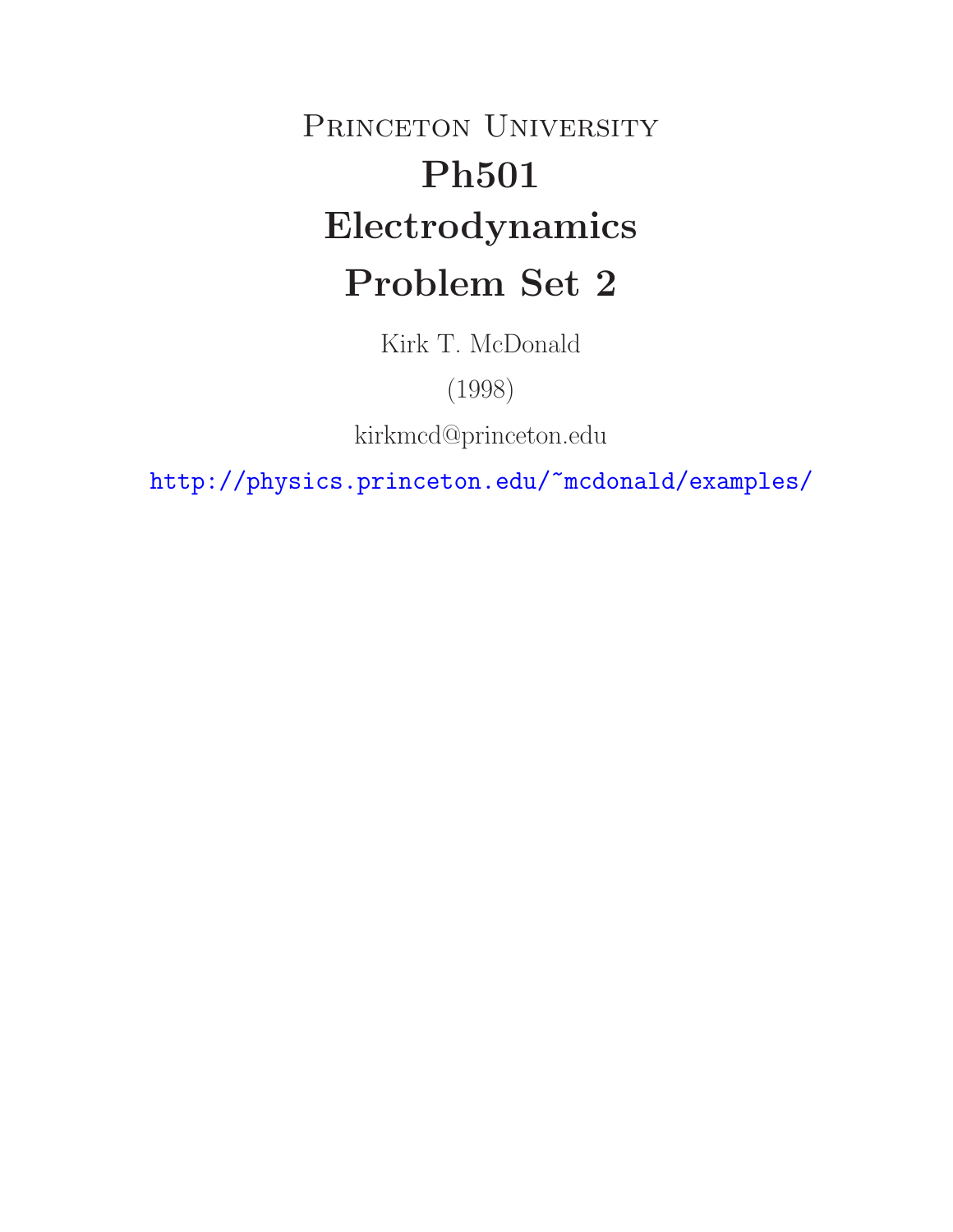1. Show that the electromagnetic energy of a dielectric subject to fields **E** and  $D = \epsilon E$  is

$$
U = \frac{1}{8\pi} \int \mathbf{E} \cdot \mathbf{D} \ d\text{Vol}, \tag{1}
$$

by considering the model of atoms as springs (Problem 8b, set 1). The energy  $U$  then has two parts:

$$
U_1 = \frac{1}{8\pi} \int \mathbf{E}^2 \ d\text{Vol},\tag{2}
$$

stored in the electric field, and

$$
U_2 = \int n \frac{kx^2}{2} d\text{Vol},\tag{3}
$$

stored in the spring-like atoms ( $n$  is the number of atoms per unit volume). Assume  $n$ is small so that the dielectric constant  $\epsilon$  is nearly 1.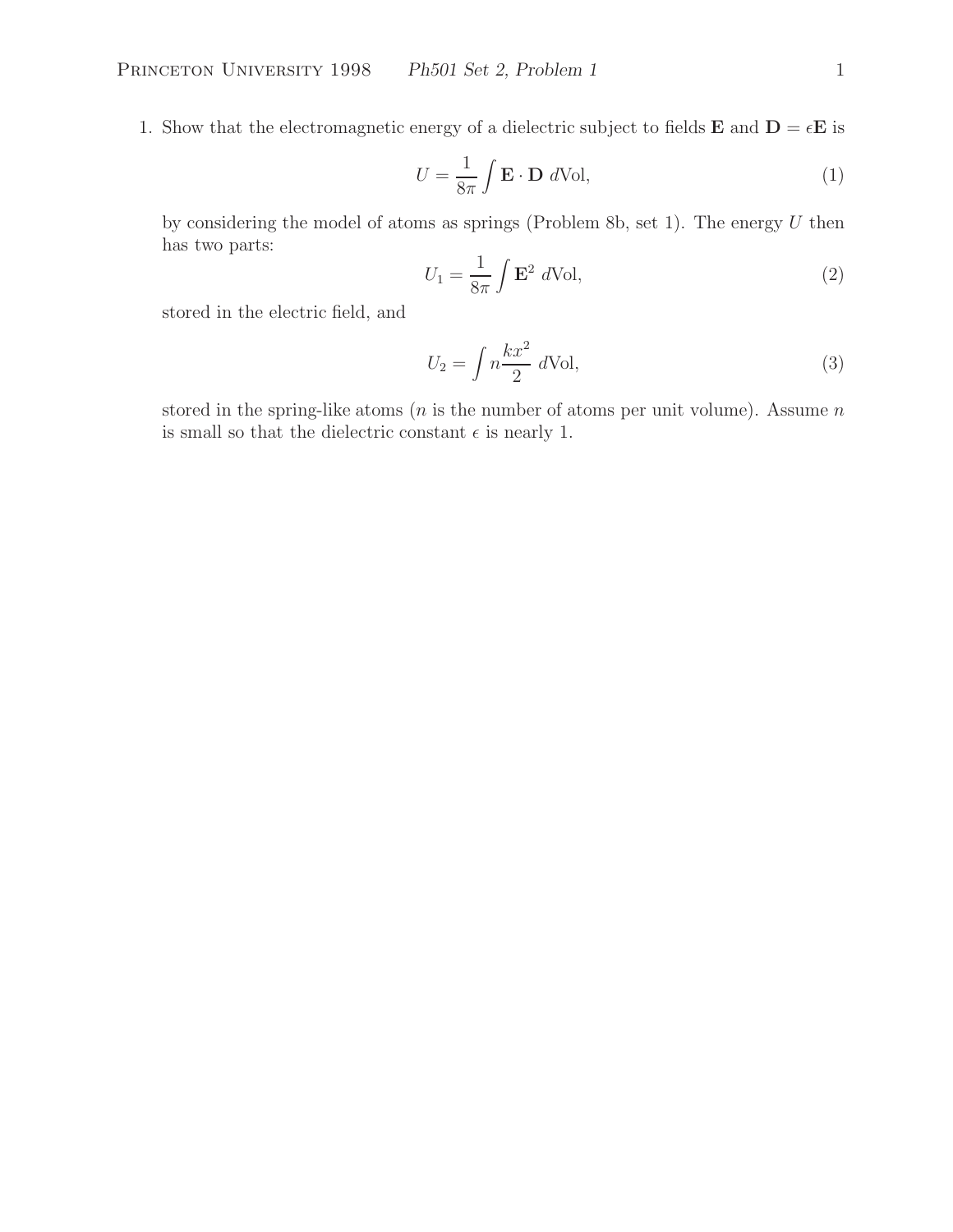2. (a) Show that the energy of a quadrupole in an external electric field **E**,

$$
U_{\text{quad}} = -\frac{1}{6} Q_{ij} \frac{\partial E_j}{\partial x_i},\tag{4}
$$

in terms of its quadrupole tensor  $Q_{ij}$ , can be rewritten as

$$
U_{\text{quad}} = -\frac{Q_{xx}}{4} \frac{\partial E_x}{\partial x},\tag{5}
$$

if the quadrupole is rotationally symmetric about the  $x$  axis. Give an expression for the force  $\mathbf F$  on the quadrupole.

- (b) A rotationally symmetric quadrupole of strength  $Q_{xx}$  (zero net charge, zero dipole moment) is located at distance  $r$  from a point charge  $q$ . What is the force on the quadrupole if:
	- i. The x axis is along the line joining  $Q_{xx}$  and  $q$ ?
	- ii. The x axis is perpendicular to the line joining  $Q_{xx}$  and  $q$ ?

For your own edification, confirm your answer by considering the simple quadrupole:

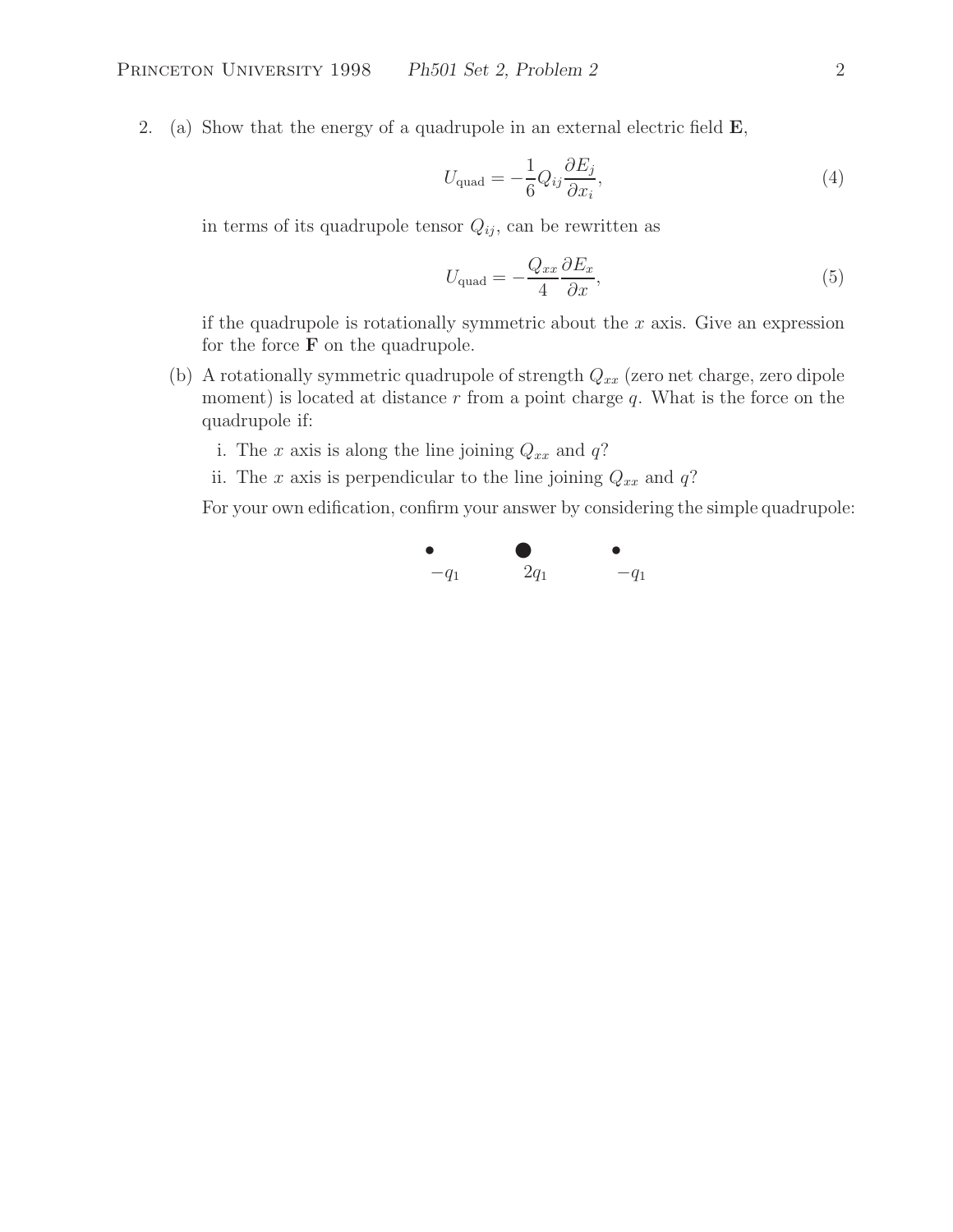3. The principle of an electrostatic accelerator is that when a charge e escapes from a conducting plane that supports a uniform electric field of strength  $E_0$ , then the charge gains energy  $eE_0d$  as it moves distance d from the plane. Where does this energy come from?

Show that the mechanical energy gain of the electron is balanced by the decrease in the electrostatic field energy of the system.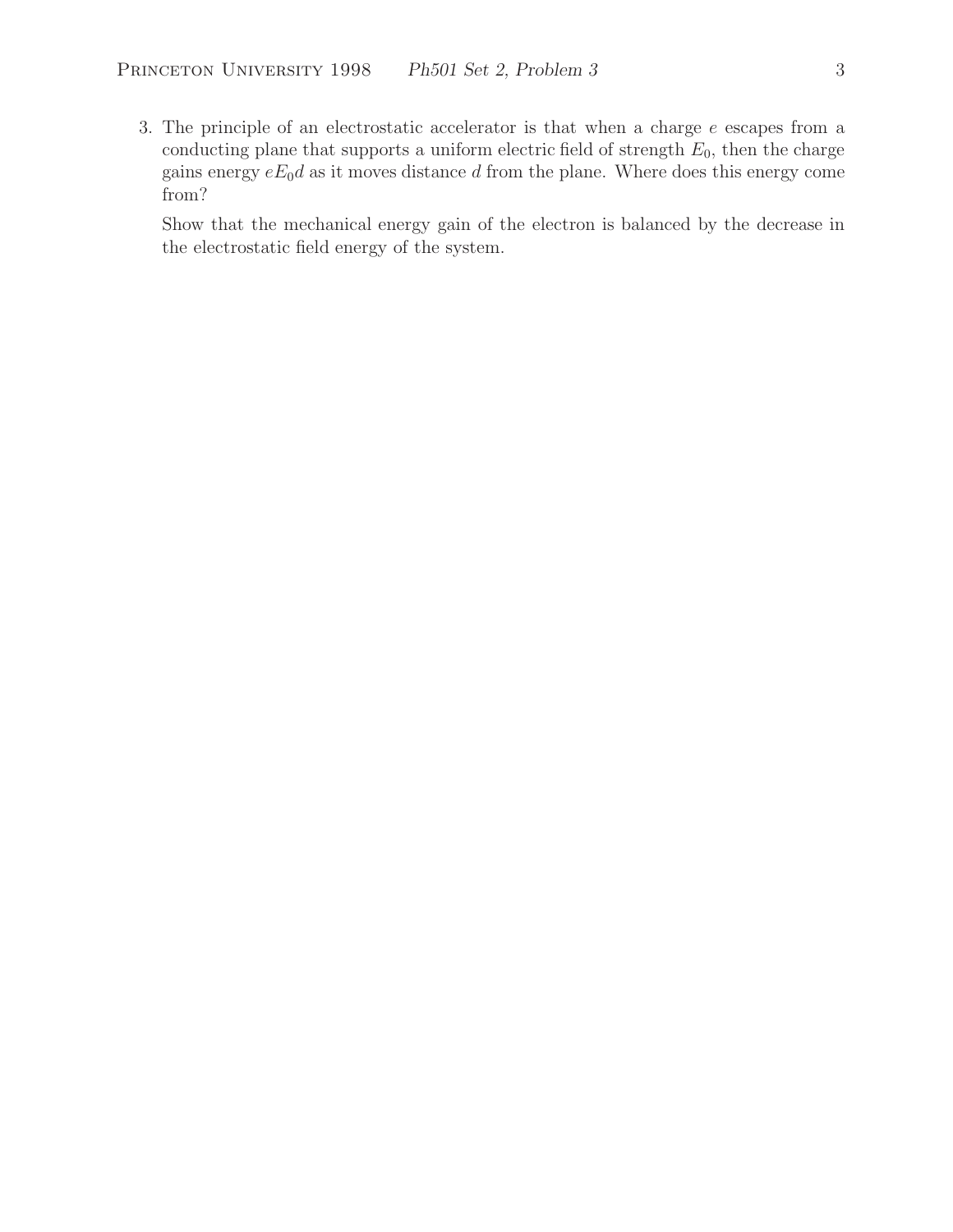- 4. (a) Two point dipoles of strength p are aligned along their line of centers, and distance 2d apart. Calculate the force between the dipoles via  $\mathbf{F} = (\mathbf{p} \cdot \nabla) \mathbf{E}$ , and by means of the Maxwell stress tensor.
	- (b) A spherical conducting shell of radius a carries charge q. It is in a region of zero external field. Calculate the force between two hemispheres in two different ways.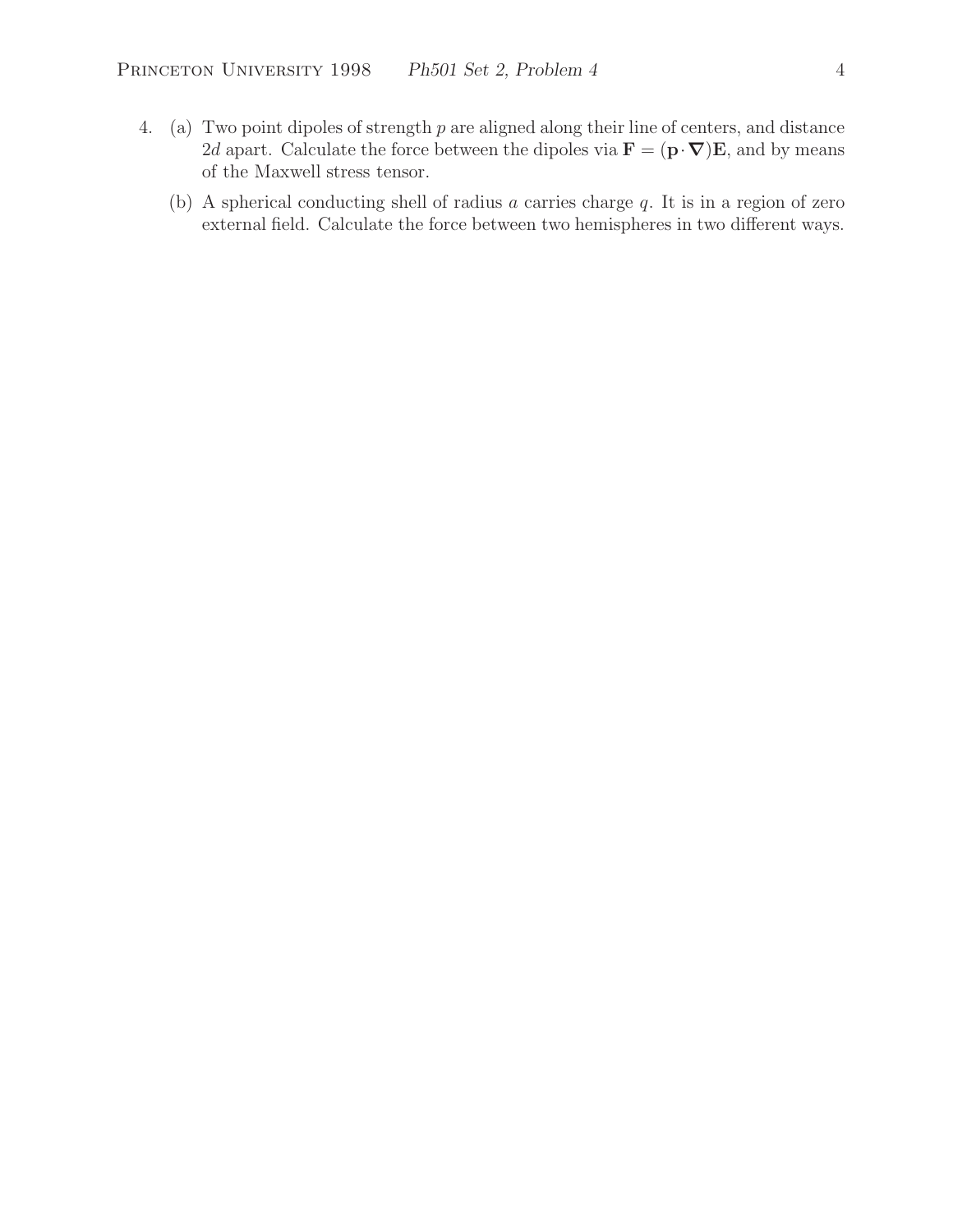5. (a) Two coaxial pipes of radii a and  $b(a < b)$  are lowered vertically into an oil bath:



If a voltage  $V$  is applied between the pipes, show that the oil rises to height

$$
h = \frac{(\epsilon - 1)V^2}{4\pi \rho g \ln\left(\frac{b}{a}\right)(b^2 - a^2)},\tag{6}
$$

where  $g$  is the acceleration due to gravity.

(b) Recalling prob. 1(c) of set 1, discuss qualitatively how the force arises the pulls the liquid up into the capacitor.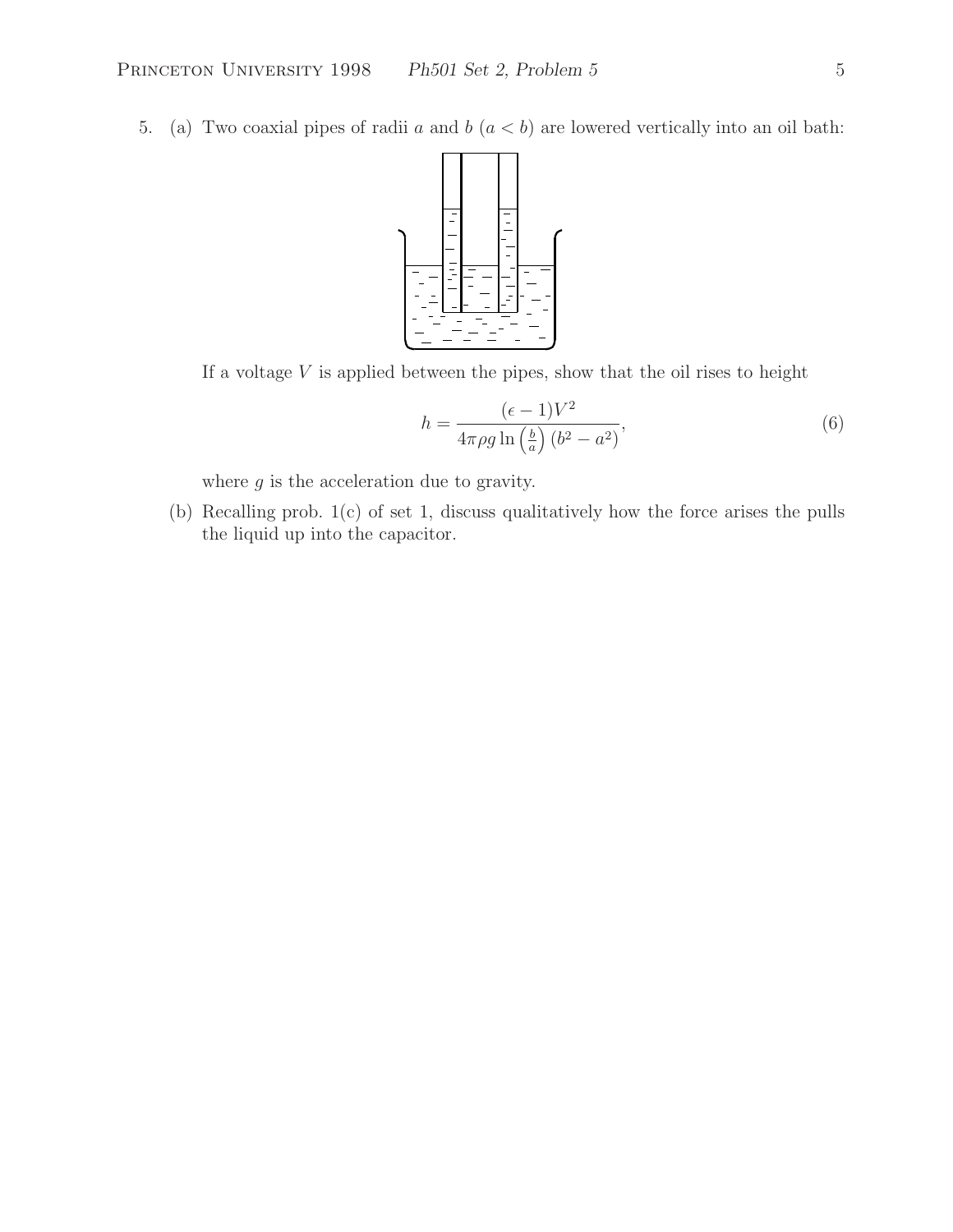6. According to a theorem of Green, the potential  $\phi(\mathbf{x})$  in the interior of a volume V can be deduced from a knowledge of the charge density  $\rho(\mathbf{x})$  inside that volume plus knowledge of the potential and the normal derivative  $\partial \phi / \partial n$  of the potential on the surface  $S$  that bounds the volume,

$$
\phi(\mathbf{x}) = \int_{V} \frac{\rho(\mathbf{x}')}{R} d\text{Vol}' + \frac{1}{4\pi} \int_{S} \left[ \phi(\mathbf{x}') \frac{\partial}{\partial n'} \left( \frac{1}{R} \right) - \frac{1}{R} \frac{\partial \phi(\mathbf{x}')}{\partial n'} \right] dS', \tag{7}
$$

where  $R = |\mathbf{x} - \mathbf{x}'|$  is the distance between the point of observation and the element of the integrand. However, further insights of Green indicate that it suffices to specify only one of  $\phi$  or  $\partial \phi / \partial n$  on the bounding surface to determine the potential within. As a particular example, show that the potential within a charge-free sphere of radius a, centered on the origin, can be determined from knowledge of only the potential  $\phi$  on its surface according to (Poisson, 1820)

$$
\phi(\mathbf{x}) = \frac{a^2 - x^2}{4\pi a} \int_S \frac{\phi(\mathbf{x}')}{R^3} dS'.
$$
\n(8)

Green (1828) gave a derivation of Poisson's integral (8) that can be generalized to many other problems in electrostatics. Recall that a key step towards eq. (7) is the identity

$$
\int_{V} \mathbf{\nabla} \cdot (\psi \mathbf{\nabla} \phi - \phi \mathbf{\nabla} \psi) d\text{Vol} = \int_{V} (\psi \nabla^{2} \phi - \phi \nabla^{2} \psi) d\text{Vol} \n= \int_{S} (\psi \mathbf{\nabla} \phi - \phi \mathbf{\nabla} \psi) \cdot d\mathbf{S} = \int_{S} \left( \psi \frac{\partial \phi}{\partial n} - \phi \frac{\partial \psi}{\partial n} \right) dS.
$$
\n(9)

For problems in which the interior of volume  $V$  is charge free the potential obeys  $\nabla^2 \phi = 0$  there. To have a nonzero potential  $\phi$  inside V there must, of course, be charges on the surface of or exterior to volume V. If function  $\psi$  also obeys  $\nabla^2 \psi = 0$ inside V (and so might be the potential for some other distribution of charges exterior to  $V$ ), then the identity (9) reduces to

$$
0 = \int_{S} \left( \psi \frac{\partial \phi}{\partial n} - \phi \frac{\partial \psi}{\partial n} \right) dS. \tag{10}
$$

Hence, we could combine eqs. (7) and (10) to yield the relation

$$
\phi(\mathbf{x}) = \frac{1}{4\pi} \int_{S} \left[ \phi(\mathbf{x}') \frac{\partial}{\partial n'} \left( \frac{1}{R} + \psi \right) - \left( \frac{1}{R} + \psi \right) \frac{\partial \phi(\mathbf{x}')}{\partial n'} \right] dS'
$$
  

$$
= \frac{1}{4\pi} \int_{S} \left[ \phi(\mathbf{x}') \frac{\partial G(\mathbf{x}, \mathbf{x}')}{\partial n'} - G(\mathbf{x}, \mathbf{x}') \frac{\partial \phi(\mathbf{x}')}{\partial n'} \right] dS', \tag{11}
$$

where

$$
G(\mathbf{x}, \mathbf{x}') = \frac{1}{R} + \psi.
$$
 (12)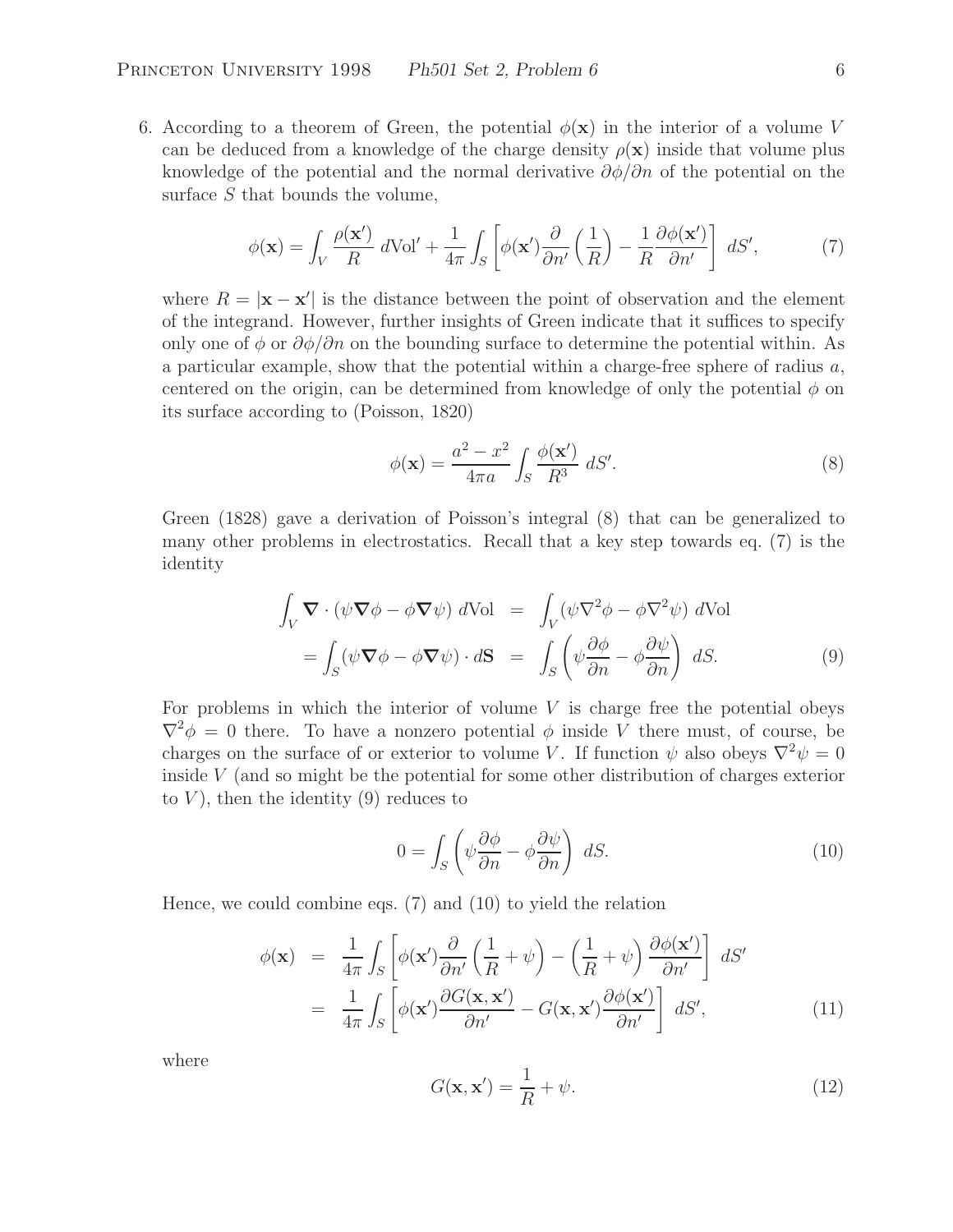IF the Green's function  $G(\mathbf{x}, \mathbf{x}')$  vanishes on the surface S, then we have the desirable relation between the potential  $\phi$  in the interior of V and its value on the bounding surface S,

$$
\phi(\mathbf{x}) = \frac{1}{4\pi} \int_{S} \phi(\mathbf{x}') \frac{\partial G(\mathbf{x}, \mathbf{x}')}{\partial n'} dS'.
$$
\n(13)

Green noted that the auxiliary potential  $\psi$  can be thought of as due to exterior charges that bring the surface S to zero potential when there is unit charge at position **x** inside volume  $V$ , and  $G$  as the total potential of that charge configuration. Further, we may think of the bounding surface  $S$  as being a grounded conductor for the purposes of determining the potentials  $\psi$  and G, in which case the "exterior" charges reside on the surface  $S$ . Hence, it is plausible that these exist for interesting physical surfaces  $S$ (although it turns out that mathematicians have constructed examples of surfaces for which a Green's function does not exist).

Since the function  $G$  is the potential for a specifiable charge configuration, the normal derivative  $-\partial G/\partial n$  corresponds to the electric field (whose only nonzero component is  $E_n$ ) at the surface S produced by those charges. If we consider surface S to be a grounded conductor when determining function G, then the charge density  $\sigma_G$  at position **x'** on that surface, caused by the hypothetical unit charge at **x**, would be  $\sigma_G(\mathbf{x}, \mathbf{x}') = E_n/4\pi = -(1/4\pi)\partial G/\partial n$ . Green emphasized this phyisical interpretation in his original work, and wrote eq. (13) as

$$
\phi(\mathbf{x}) = -\int_{S} \sigma_{G}(\mathbf{x}, \mathbf{x}') \phi(\mathbf{x}') dS'. \tag{14}
$$

Turning at last to Poisson's integral (8), we see that the needed Green's function for a sphere corresponds to the potential at **x**<sup> $\prime$ </sup> due to unit charge at **x** in the presence of a grounded conducting sphere of radius a. Use the method of images to construct the Green's function and its normal derivative, and thereby verify Poisson's result.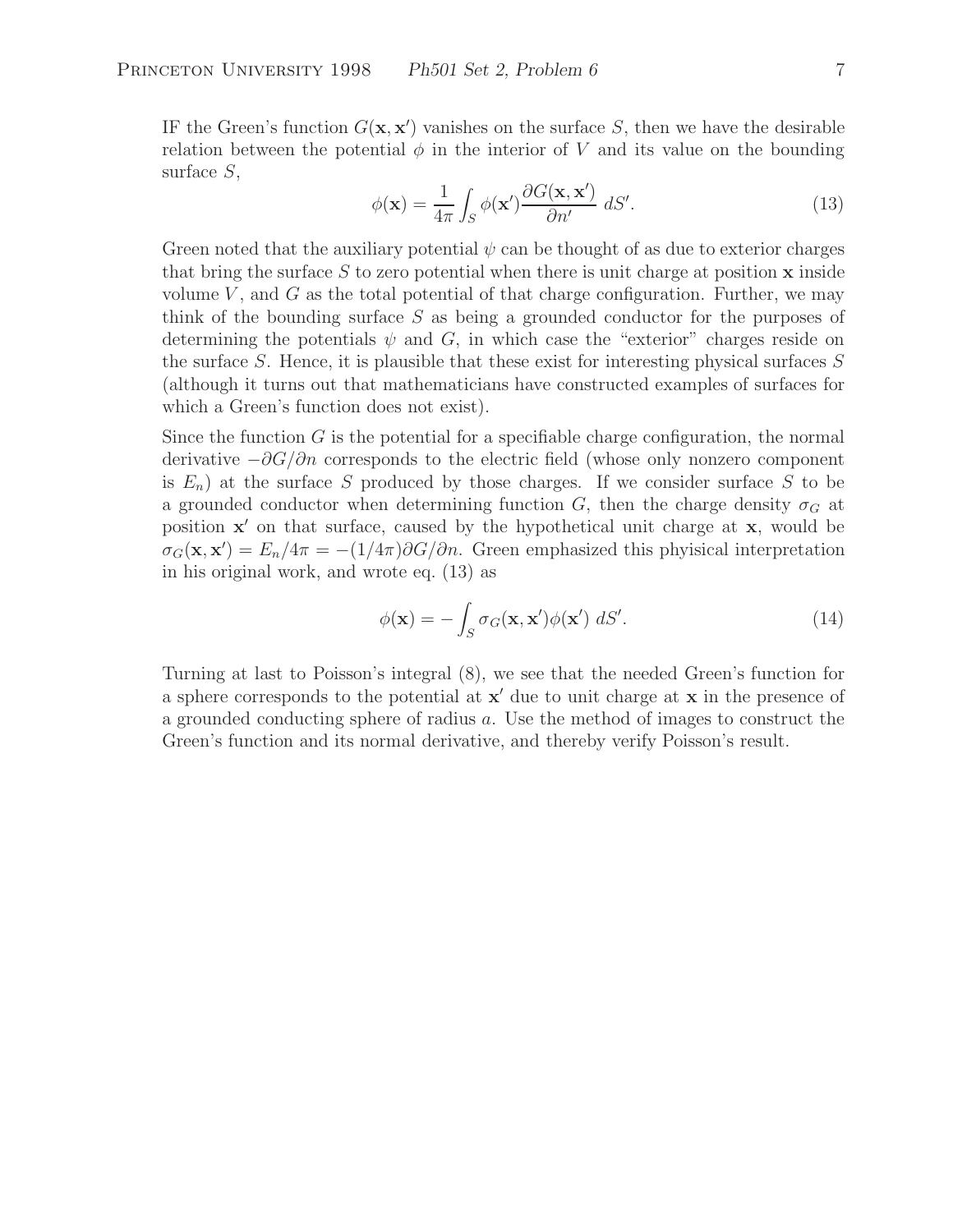- 7. A parallel-plate capacitor is connected to a battery which maintains the plates at constant potential difference  $V_0$ . A slab of dielectric constant  $\epsilon$  is inserted between the plates, completely filling the space between them.
	- (a) Show that the battery does work  $Q_0V_0(\epsilon-1)$  during the insertion process, if  $Q_0$ is the charge on the plates before the slab is inserted.
	- (b) What is the change in the electrostatic energy of the capacitor?
	- (c) How much work is done by the mechanical forces on the slab when it is inserted? Is this work done by, or on, the agent inserting the slab? Suppose the battery was disconnected before the dielectric was inserted.
	- (d) Repeat (b).
	- (e) Repeat (c).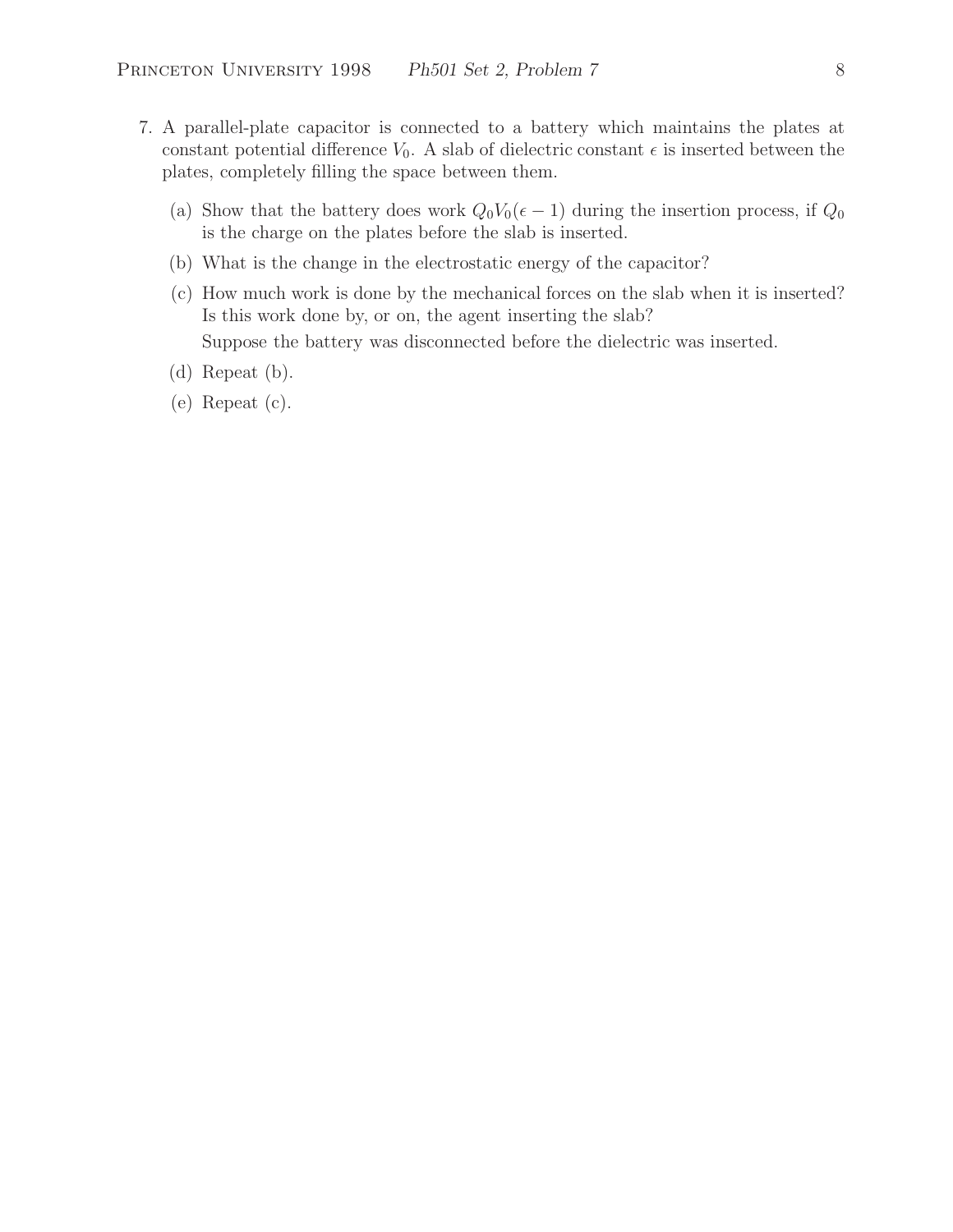- 8. (a) Find the "escape velocity" of an electron initially 1 A above a grounded conducting plate.
	- (b) Point electric dipoles **p**<sup>1</sup> and **p**<sup>2</sup> lie in the same plane at a fixed distance apart. If **p**<sub>1</sub> makes angle  $\theta_1$  to their line of centers, show that the equilibrium angle  $\theta_2$  of  $\mathbf{p}_2$  is related to  $\theta_1$  by

$$
\tan \theta_1 = -2 \tan \theta_2. \tag{15}
$$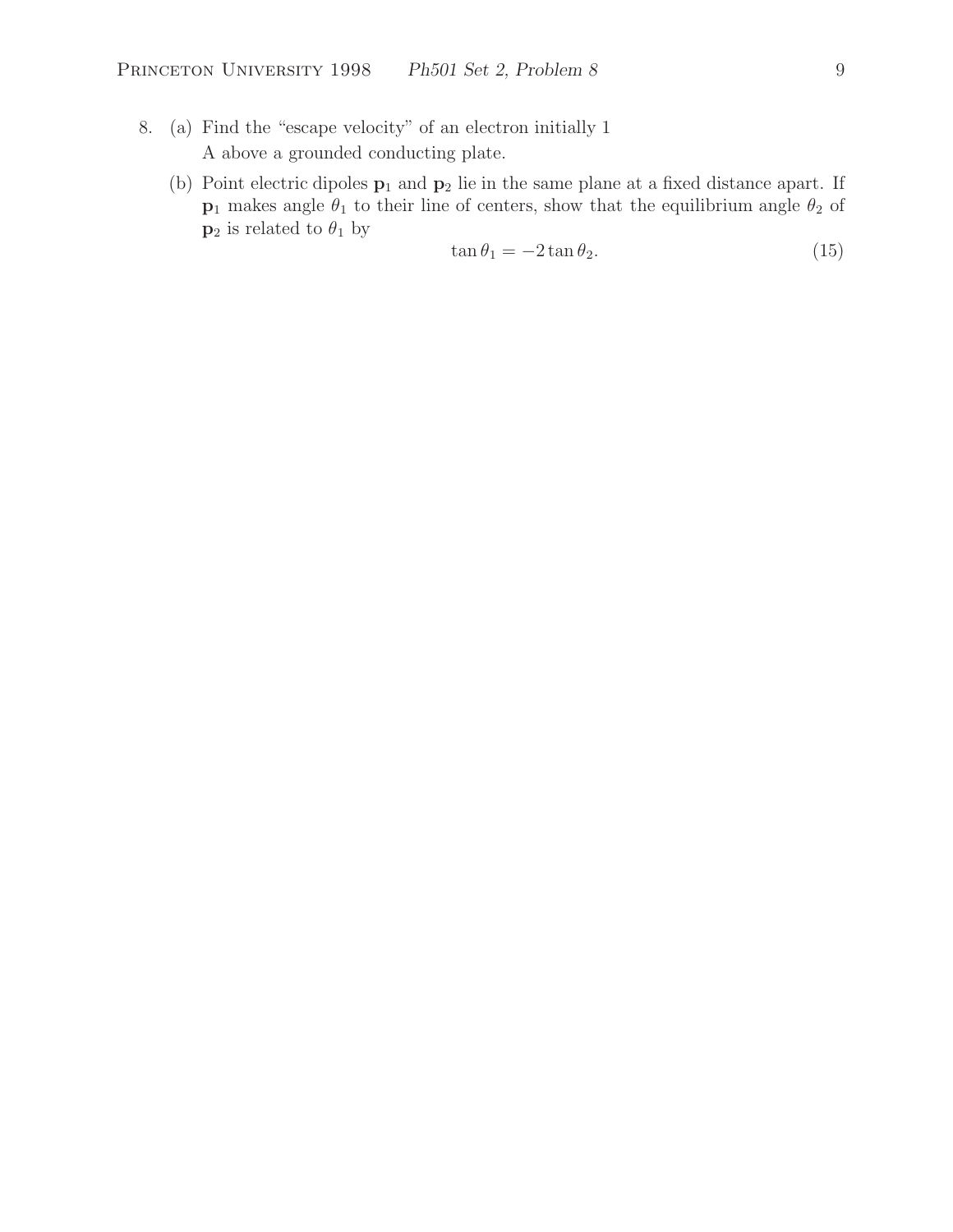9. We may define the capacity of a single conductor with respect to infinity as  $C = Q/V$ , where V is the potential (with respect to potential  $\phi = 0$  at  $\infty$ ) when charge Q is present on the conductor.

Calculate the capacity of a conductor composed of two tangent spheres of radius a.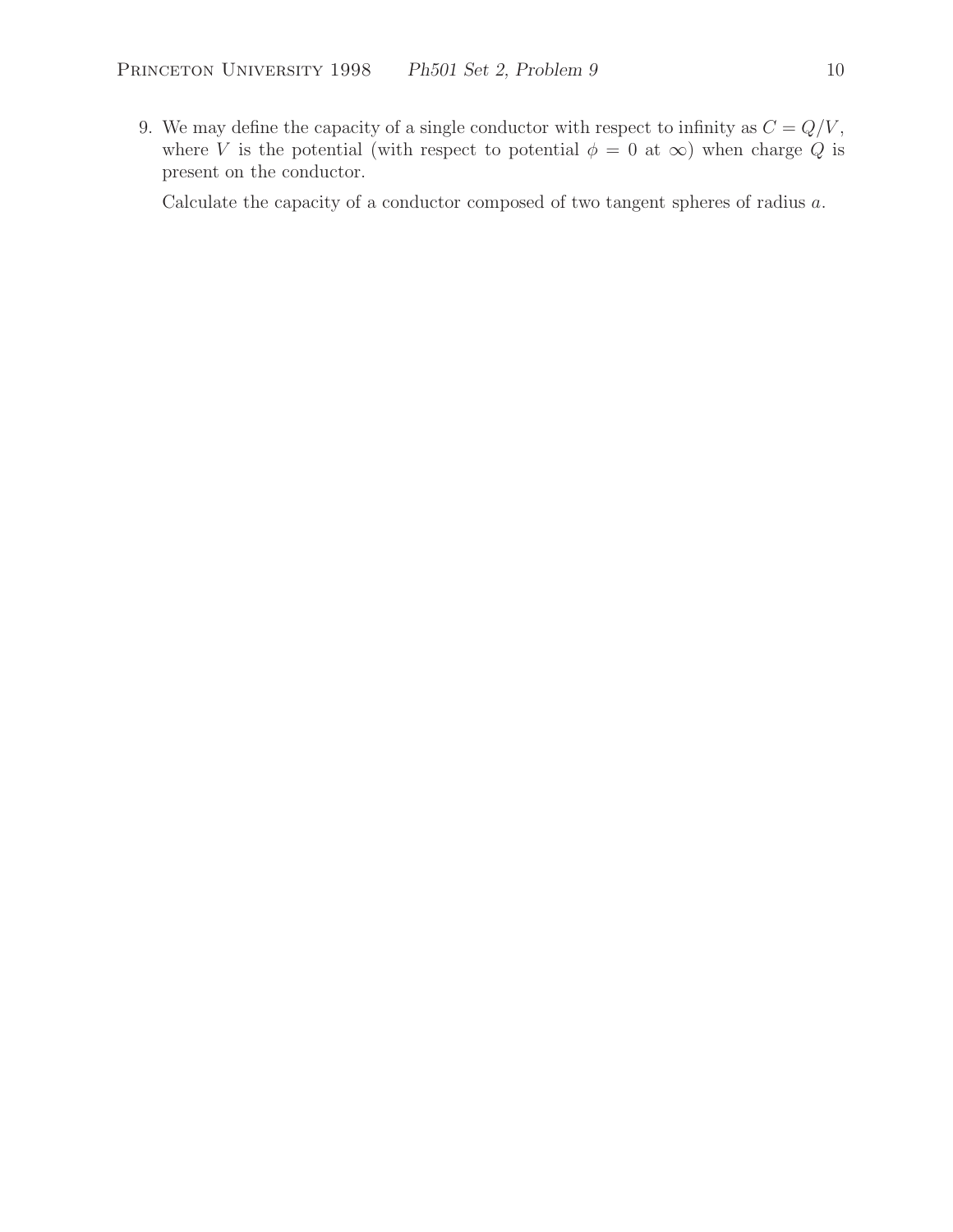10. A grounded conducting sphere of radius a is placed in a uniform external field  $\mathbf{E} = E_0 \hat{\mathbf{z}}$ . (This field changes after the sphere is added.)

This problem may be solved by the method of images if we suppose the field  $\mathbf{E}_0$  is due to two charges  $\pm Q$  at positions  $z = \pm R$ , with Q and R appropriately large.

- (a) Show that the image of the source of  $\mathbf{E}_0$  is then a dipole  $\mathbf{p} = a^3 \mathbf{E}_0$  located at the center of the sphere.
- (b) Give an expression for the potential  $\phi(r, \theta)$  in spherical coordinates  $(r, \theta, \varphi)$  centered on the sphere. Sketch the electric field lines.
- (c) Show that the induced charge distribution on the sphere is  $\sigma = \frac{3}{4\pi} E_0 \cos \theta$ .
- (d) Show that the force between the two hemispheres with equator perpendicular to **E**<sub>0</sub> is  $F = \frac{9}{16}a^2E_0$ .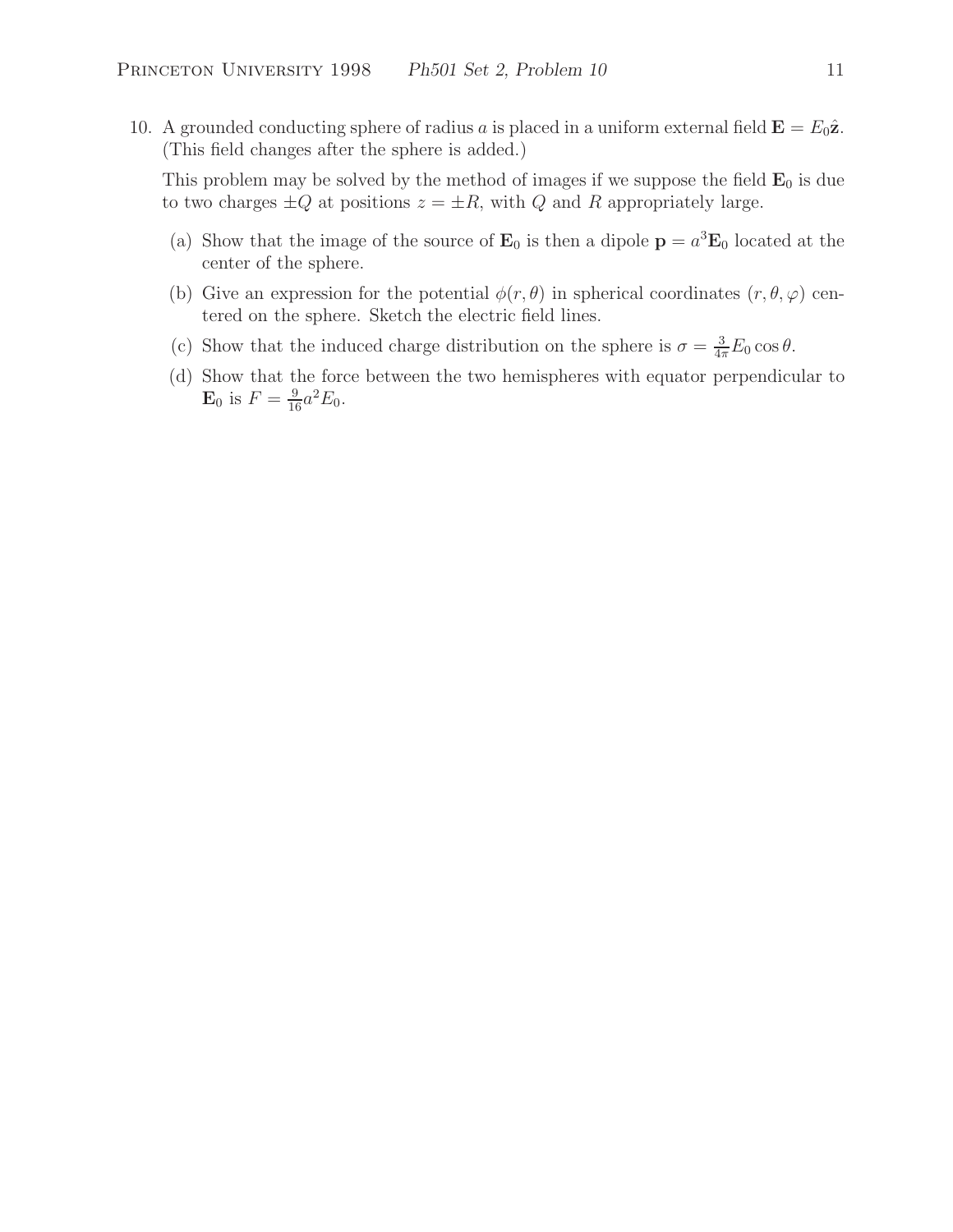11. A hollow infinite rectangular conducting tube of sides  $a$  and  $b$  has two faces grounded and two faces at potentials  $V_1$  and  $V_2$  as shown:



Find the potential  $\phi(x, y)$  inside the tube. Remember to use a sum of products of all solutions to the separated equations which do not violate the boundary conditions.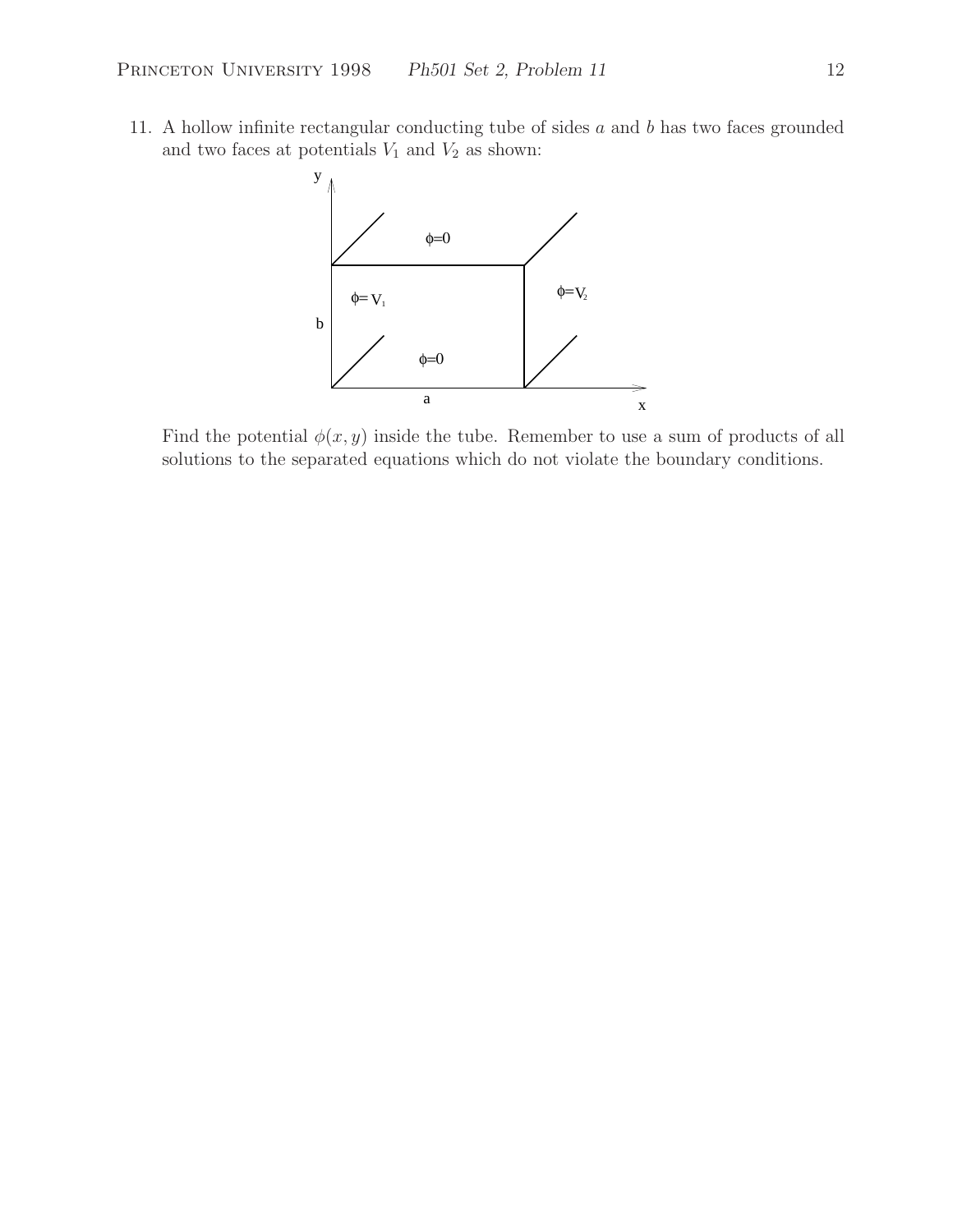12. A hollow rectangular conducting box has walls at  $x = 0$  and a, at  $y = 0$  and b, and at  $z = 0$  and c. All faces are grounded except that at  $z = c$ , for which  $\phi = V$ :



Find the potential  $\phi(x,y,z)$  inside the box. (Choose the signs of the separation constants carefully!)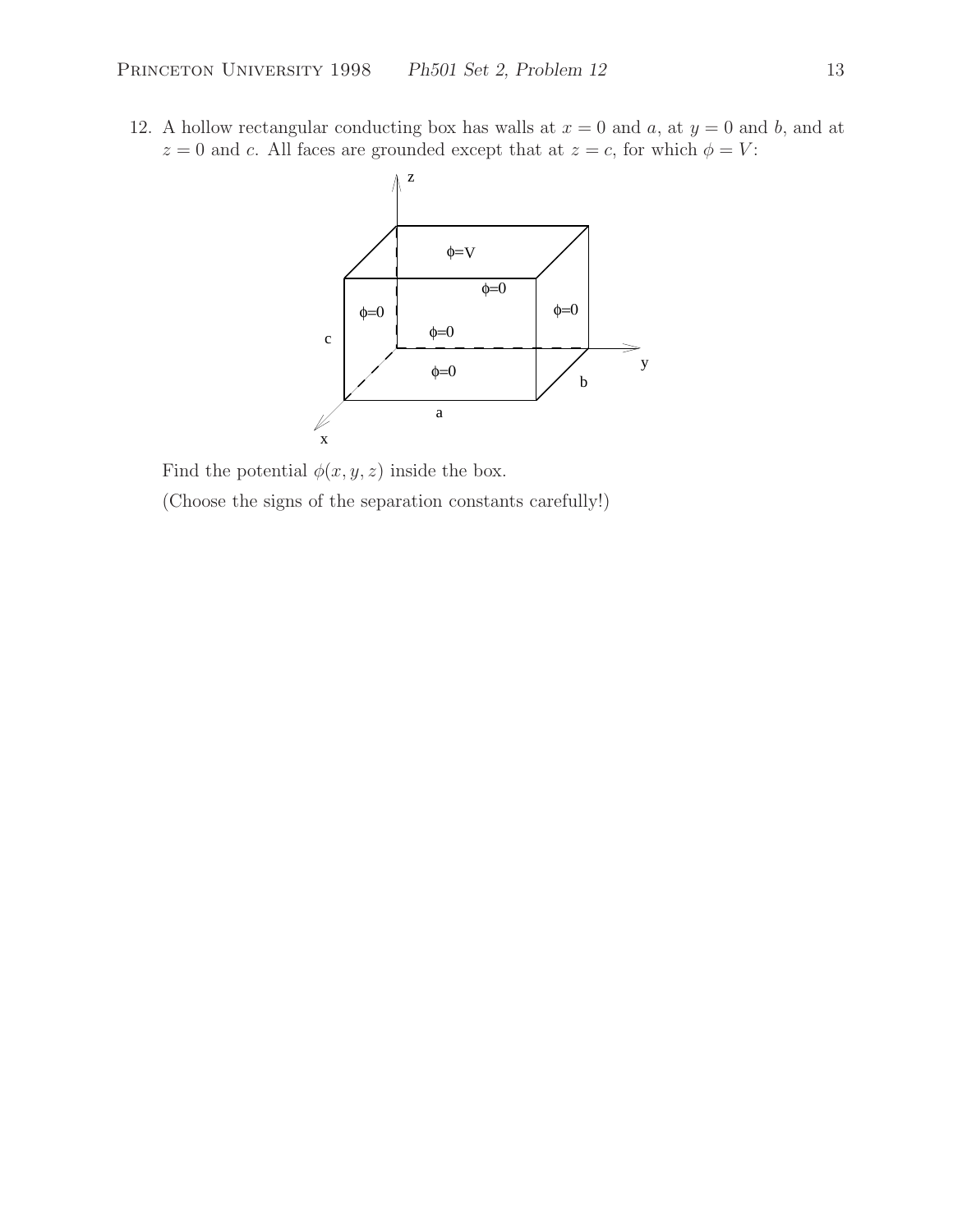## **Solutions**

1. The energy stored in a dielectric composed of spring like atoms can be written in two parts,

$$
U = U_1 + U_2 = \frac{1}{8\pi} \int \mathbf{E}^2 \ d\text{Vol} + \int n \frac{kx^2}{2} \ d\text{Vol},\tag{16}
$$

where  $\bf{E}$  is the applied electric field, and where  $n$  is the number of molecules per unit volume.

The displacement x in the spring-like atom is related by  $kx = eE_{on}$  atom, where e is the charge of an electron. Then,

$$
U_2 = \int n \frac{e^2 E_{\text{on atom}}^2}{2k} \, d\text{Vol} = \frac{1}{2} \int n \frac{e^2 E_{\text{on atom}}^2}{m\omega^2} \, d\text{Vol} = \frac{1}{2} \int n \alpha E_{\text{on atom}}^2 \, d\text{Vol},\qquad(17)
$$

where  $\omega = \sqrt{k/m}$  is the frequency of oscillation of the electron of mass m, and  $\alpha =$  $e^2/m\omega^2$  is the atomic polarizability introduced in eq. (69) of set 1.

On p. 20 of the Notes, we argued that  $\mathbf{E}_{on \text{atom}} = \mathbf{E} + 4\pi \mathbf{P}/3$ , in terms of the applied field **E** and the induced polarization **P**. But,  $P = n\alpha E_{\text{on atom}}$ , so

$$
\mathbf{P} = \frac{n\alpha}{1 - 4\pi n\alpha/3} \mathbf{E}, \quad \text{and} \quad \mathbf{E}_{\text{on atom}} = \mathbf{E} \left( 1 + \frac{n\alpha}{1 - 4\pi n\alpha/3} \right) \approx \mathbf{E}, \quad (18)
$$

where the approximation holds for small  $n$ . In this case,

$$
U_2 \approx \frac{1}{8\pi} \int 4\pi n \alpha E^2 \ d\text{Vol},\tag{19}
$$

and

$$
U \approx \frac{1}{8\pi} \int (1 + 4\pi n\alpha) E^2 \ d\text{Vol} \approx \frac{1}{8\pi} \int \epsilon E^2 \ d\text{Vol} = \frac{1}{8\pi} \int \mathbf{E} \cdot \mathbf{D} \ d\text{Vol},\tag{20}
$$

using the Lorenz-Lorentz approximation for the dielectric constant  $\epsilon$  in terms of the polarizability  $\alpha$ , and supposing that  $\mathbf{D} = \epsilon \mathbf{E}$ .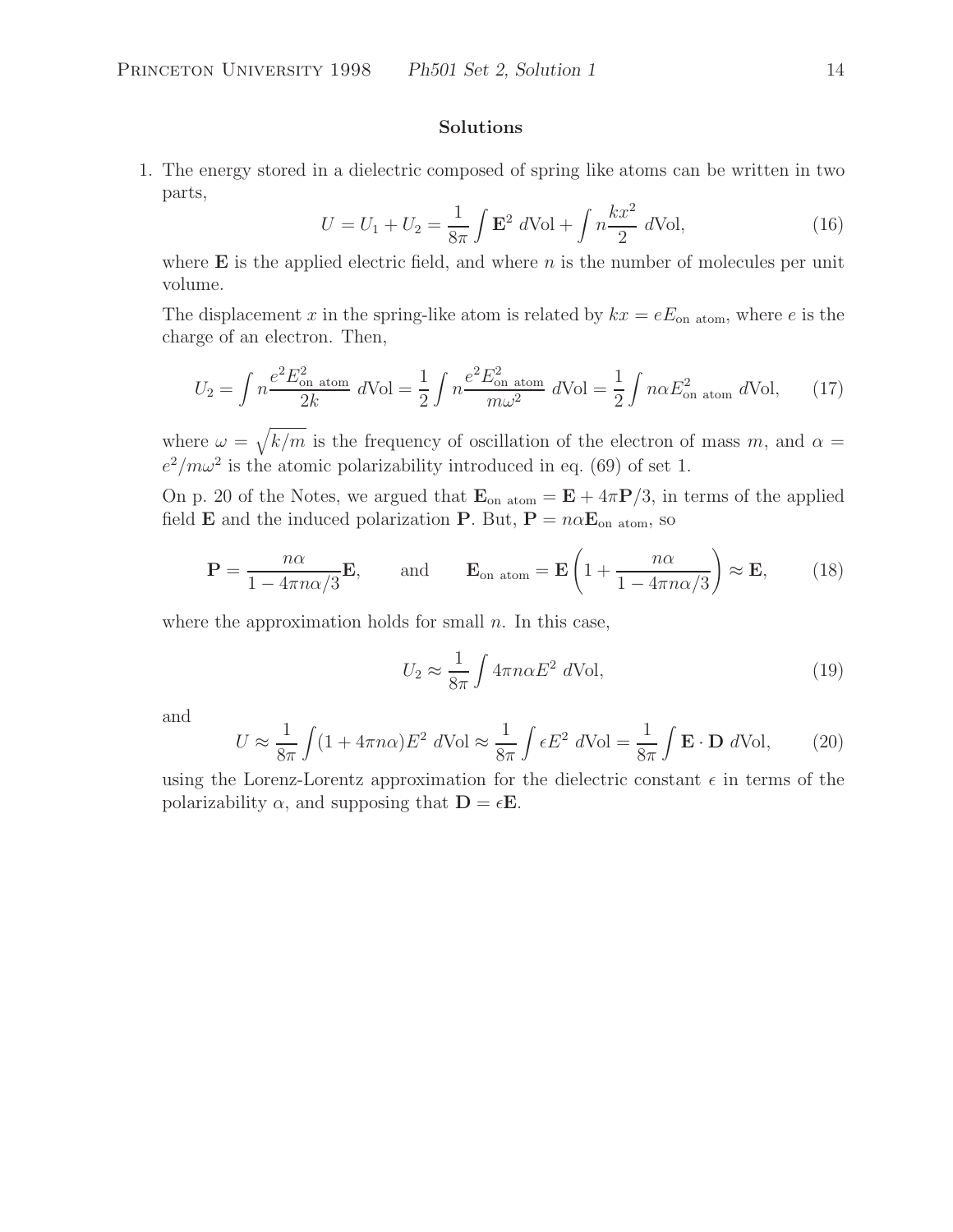2. (a) As argued on p. 13 of the Notes, rotational symmetry of a charge distribution about the x axis implies that its quadrupole tenson  $Q_{ij}$  can be written

$$
Q_{ij} = \begin{pmatrix} Q_{xx} & 0 & 0 \\ 0 & -Q_{xx}/2 & 0 \\ 0 & 0 & -Q_{xx}/2 \end{pmatrix},
$$
(21)

and hence, from (4),

$$
U = -\frac{Q_{xx}}{6} \left( \frac{\partial E_x}{\partial x} - \frac{1}{2} \frac{\partial E_y}{\partial y} - \frac{1}{2} \frac{\partial E_z}{\partial z} \right) = -\frac{Q_{xx}}{6} \left( \frac{3}{2} \frac{\partial E_x}{\partial x} - \frac{1}{2} \nabla \cdot \mathbf{E} \right) = -\frac{Q_{xx}}{4} \frac{\partial E_x}{\partial x},\tag{22}
$$

using  $\nabla \cdot \mathbf{E} = 0$ , assuming that the external field is produced by charges not at the location of the quadrupole.

The force on the quadrupole is:

$$
\mathbf{F} = -\boldsymbol{\nabla}U = \frac{Q_{xx}}{4} \left( \frac{\partial^2 E_x}{\partial x^2}, \frac{\partial^2 E_x}{\partial x \partial y}, \frac{\partial^2 E_x}{\partial x \partial z} \right).
$$
 (23)

(b) i. Consider a point charge q at at the origin and the quadrupole at  $(x, y, z) =$  $(R, 0, 0)$ . The x-component of the electric field from q observed at  $(x, y, z)$  is

$$
E_x = \frac{qx}{r^3}, \quad \text{where} \quad r^2 = x^2 + y^2 + z^2. \tag{24}
$$

Then,

$$
\frac{\partial E_x}{\partial x} = q \frac{r^2 - 3x^2}{r^5},\tag{25}
$$

and the force is evaluated from  $(23)$  at  $(R, 0, 0)$  as

$$
\mathbf{F} = \left(\frac{3}{2}\frac{qQ_{xx}}{R^4}, 0, 0\right). \tag{26}
$$

Let us check this for the simple quadrupole shown in the picture.

-−q<sup>1</sup> ② 2q<sup>1</sup> -−q<sup>1</sup>

Suppose the distance between  $-q_1$  and  $2q_1$  is a. The force on the quadrupole due to charge  $q$  at distance  $R$  from the center of the quadrupole, and along the latter's axis, is

$$
F_x = -\frac{q_1 q}{(R-a)^2} + \frac{2q_1 q}{R^2} - \frac{q_1 q}{(R+a)^2} = -\frac{6a^2 q_1 q}{R^4} (1 + \mathcal{O}(a/R)).
$$
 (27)

This agrees with (26), since

$$
Q_{ij} = \int \rho' (3r'_i r'_j - r'^2 \delta_{ij}) dVol' \quad \Rightarrow \quad Q_{xx} = \sum 2q' r'^2 = -4q_1 a^2. \tag{28}
$$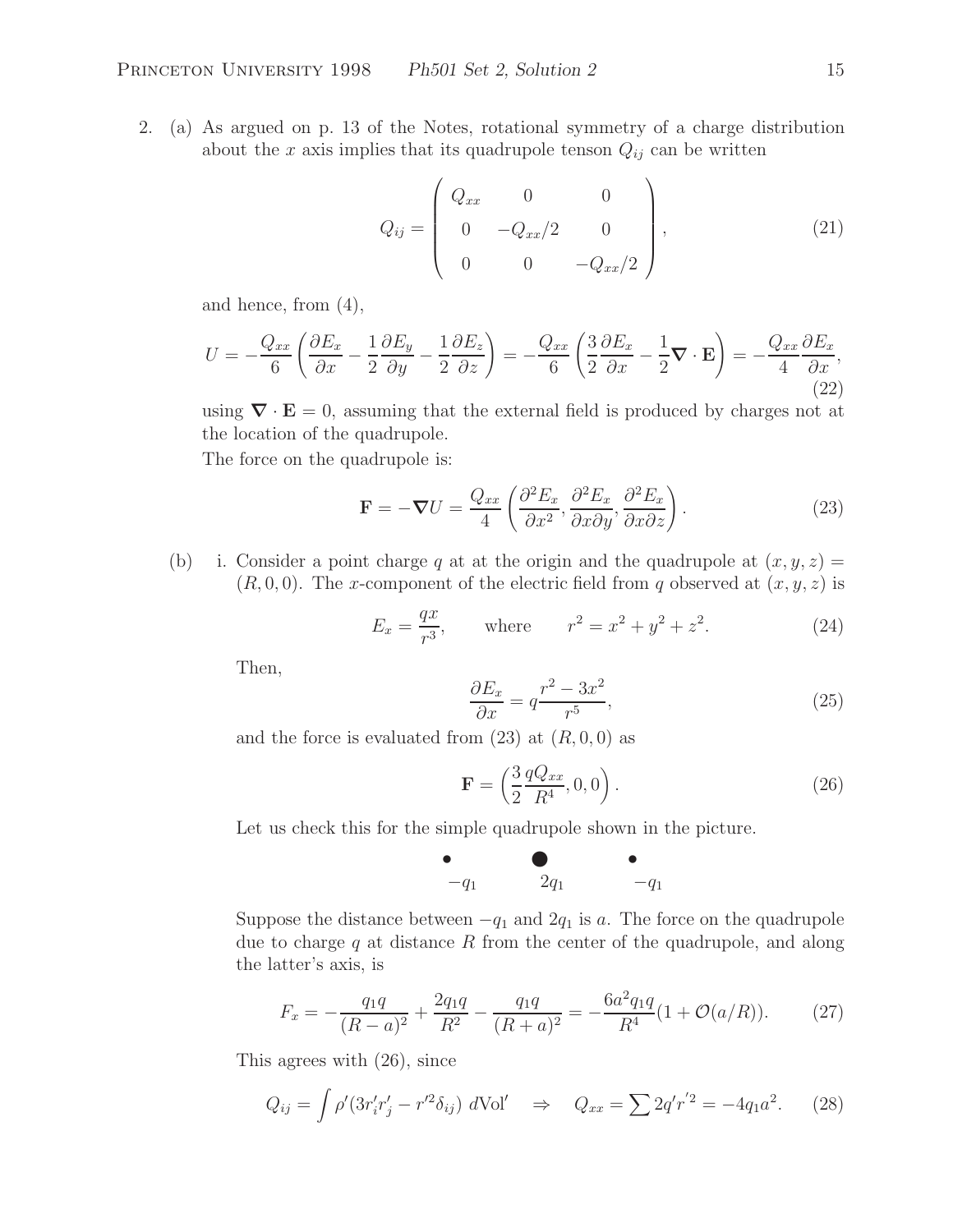ii. If, instead, the quadrupole is at  $(0, R, 0)$  (but still oriented parallel to the x axis), eqs. (23) and (25) combine to reveal that only the derivative  $\partial^2 E_x/\partial x \partial y$ is nonvanishing, and

$$
\mathbf{F} = \left(0, -\frac{3qQ_{xx}}{4R^4}, 0\right). \tag{29}
$$

Again, we can directly compute the force on the simple quadrupole:

$$
F_y = 2\left(\frac{q_1q}{R^2} - \frac{q_1qR}{(R^2 + a^2)^{3/2}}\right) \approx \frac{3qq_1a^2}{R^4} = -\frac{3qQ_{xx}}{4R^4},\tag{30}
$$

using (28).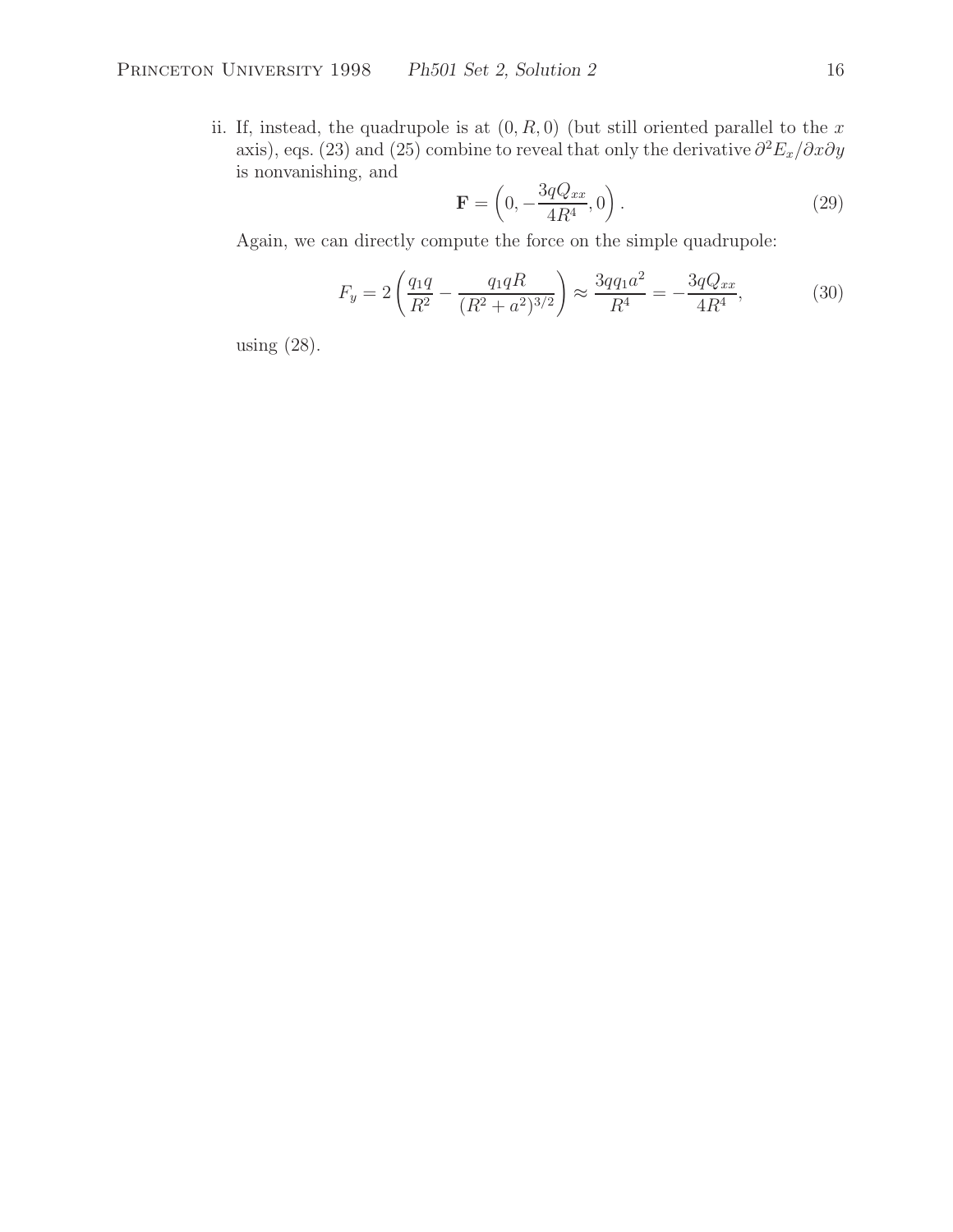3. Once the charge has reached distance d from the plane, the static electric field  $\mathbf{E}_e$  at an arbitrary point **r** due to the charge can be calculated by summing the field of the charge plus its image charge,

$$
\mathbf{E}_e(\mathbf{r}, d) = \frac{e\mathbf{r}_1}{r_1^3} - \frac{e\mathbf{r}_2}{r_2^3},\tag{31}
$$

where  $\mathbf{r}_1$  ( $\mathbf{r}_2$ ) points from the charge (image) to the observation point **r**, as illustrated below. The total electric field is then  $E_0 \hat{\mathbf{z}} + \mathbf{E}_e$ .



The charge e and its image charge  $-e$  at positions  $(r, \theta, z) = (0, 0, \pm d)$  with respect to a conducting plane at  $z = 0$ . Vectors  $\mathbf{r}_1$  and  $\mathbf{r}_2$  are directed from the charges to the observation point  $(r, 0, z)$ .

It turns out to be convenient to use a cylindrical coordinate system, where the observation point is  $\mathbf{r} = (r, \theta, z) = (r, 0, z)$ , and the charge is at  $(0, 0, d)$ . Then,

$$
r_{1,2}^2 = r^2 + (z \mp d)^2. \tag{32}
$$

The part of the electrostatic field energy that varies with the position of the charge is the interaction term,

$$
U_{int} = \int \frac{E_0 \hat{\mathbf{z}} \cdot \mathbf{E_e}}{4\pi} dVol
$$
  
\n
$$
= \frac{eE_0}{4\pi} \int_0^\infty dz \int_0^\infty \pi dr^2 \left( \frac{z - d}{[r^2 + (z - d)^2]^{3/2}} - \frac{z + d}{[r^2 + (z + d)^2]^{3/2}} \right)
$$
  
\n
$$
= \frac{eE_0}{4} \int_0^\infty dz \left( \left\{ 2 \text{ if } z > d \atop -2 \text{ if } z < d \right\} - 2 \right)
$$
  
\n
$$
= -eE_0 \int_0^d dz = -eE_0 d.
$$
 (33)

When the particle has traversed a potential difference  $V = E_0 d$ , it has gained energy eV and the electromagnetic field has lost the same energy.

In a practical "electrostatic" accelerator, the particle is freed from an electrode at potential  $-V$  and emerges with energy  $eV$  in a region of zero potential. However, the particle could not be moved to the negative electrode from a region of zero potential by purely electrostatic forces unless the particle lost energy  $eV$  in the process, leading to zero overall energy change. An "electrostatic" accelerator must have an essential component (such as a battery) that provides a nonelectrostatic force that can absorb the energy extracted from the electrostatic field while moving the charge from potential zero, so as to put the charge at rest at potential  $-V$  prior to acceleration.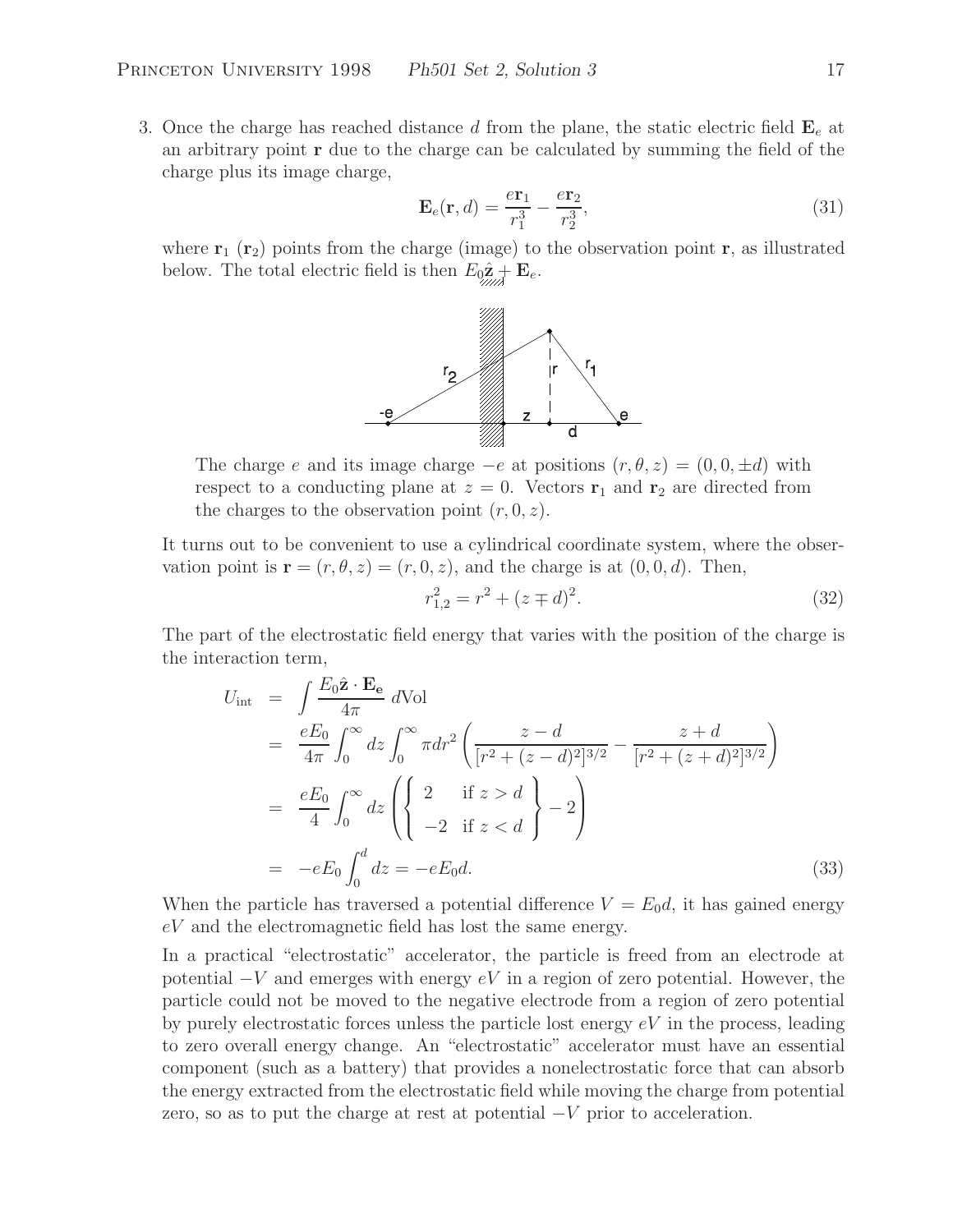4. (a) First, we calculate the force directly. The electric field from one of the dipoles, taken to be at the origin and with moment  $\mathbf{p} = p\hat{\mathbf{x}}$ , is

$$
\mathbf{E} = \frac{3(\mathbf{p} \cdot \hat{\mathbf{r}})\hat{\mathbf{r}} - \mathbf{p}}{r^3} = \frac{3px\hat{\mathbf{r}}}{r^4} - \frac{p\hat{\mathbf{x}}}{r^3}.
$$
 (34)

For a second dipole at  $(x, y, z) = (2d, 0, 0)$ , also with moment  $\mathbf{p} = p\hat{\mathbf{x}}$ , we have

$$
\mathbf{F} = (\mathbf{p} \cdot \nabla) \mathbf{E} = p \frac{\partial \mathbf{E}}{\partial x} \bigg|_{(2d,0,0)} = -\frac{3p^2}{8d^4} \hat{\mathbf{x}}.
$$
 (35)

The minus sign indicates that the dipole's attract.

As an aside, we can also calculate  $\mathbf{F} = -\boldsymbol{\nabla}U$ , where U is the energy of interaction of the two dipoles. First, the energy of a charge  $q_2$  at position  $\mathbf{r}_2$  in the field of a dipole  $\mathbf{p}_1$  at position  $\mathbf{r}_1$  is

$$
U = q_2 \frac{\mathbf{p}_1 \cdot \mathbf{r}}{r^3},\tag{36}
$$

where  $r = |\mathbf{r}| = |\mathbf{r}_2 - \mathbf{r}_1|$ , as on p. 12 of the Notes. A point dipole  $\mathbf{p}_2$  is the limit of a pair of charges  $\pm q_2$  at positions **r**<sub>2</sub> and **r**<sub>2</sub> − **s** where **s** =  $s\hat{p}_2$ , and the product  $q_2$ s is held constant at value  $p_2$ . Thus, the interaction energy of two point dipoles is obtained from (36) as

$$
U = \lim_{s \to 0, q_2 s = p} q_2 \left( \frac{\mathbf{p}_1 \cdot \mathbf{r}}{r^3} - \frac{\mathbf{p}_1 \cdot \mathbf{r'}}{r'^3} \right) = (\mathbf{p}_2 \cdot \nabla_2) \frac{\mathbf{p}_1 \cdot \mathbf{r}}{r^3},\tag{37}
$$

where  $r' = |\mathbf{r}_2 - \mathbf{s} - \mathbf{r}_1|$ . For  $\mathbf{p}_1 = \mathbf{p}_2 = p\hat{\mathbf{x}}$  separated by distance 2d along **x**, (37) reduces to

$$
U = p^2 \frac{\partial}{\partial x} \bigg|_{x=2d} \frac{1}{x^2}.
$$
\n(38)

Then, the force  $\mathbf{F} = -\nabla U$  is along **x** with magnitude

$$
F = -p^2 \left. \frac{\partial^2}{\partial x^2} \frac{1}{x^2} \right|_{x=2d} = -\frac{3p^2}{8d^4},\tag{39}
$$

as found in (35).

Now, let us calculate the force via the Maxwell stress tensor. The force on the charges within a (closed) surface  $S$  is given by

$$
F_i = \oint_S T_{ij} dS_j,\tag{40}
$$

as on p. 33 of the Notes, where the Maxwell tensor in empty space is given by

$$
T_{ij} = \frac{1}{4\pi} \left( E_i E_j - \frac{1}{2} \delta_{ij} E^2 \right).
$$
 (41)

In the problem with two dipoles, it is convenient to choose the surface as the midplane perpendicular to the line connecting two dipoles (the  $x$  axis), closing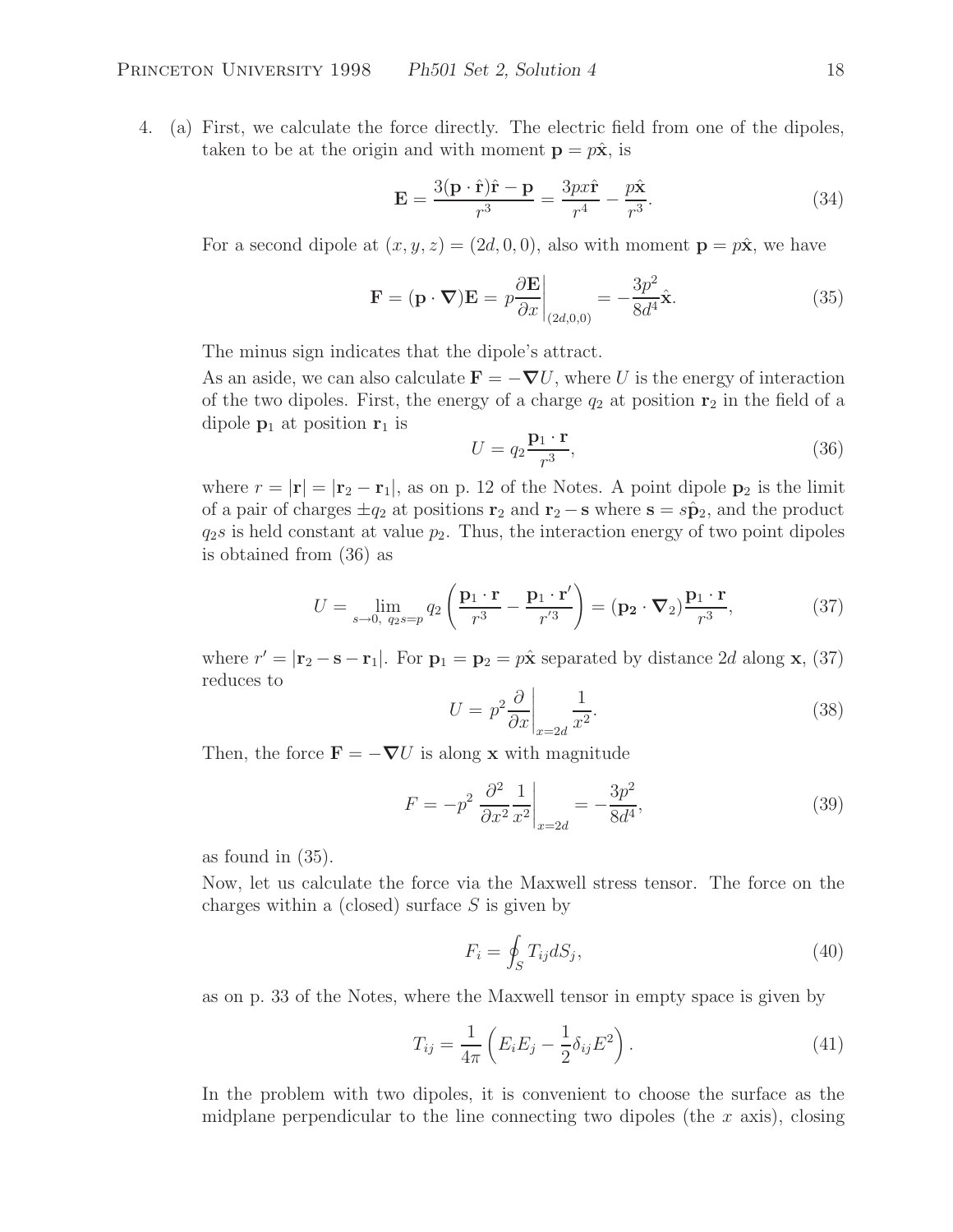the surface at infinity around one of the dipoles. On this plane  $(x = d)$  the only nonzero component of **E** is  $E_x$ , and this is twice  $E_x$  from the dipole at  $x = 0$ . At radius r from  $(d, 0, 0)$  in the symmetry plane, the total field is then

$$
E_x(r) = 2p \left( \frac{3d^2}{[r^2 + d^2]^{5/2}} - \frac{1}{[r^2 + d^2]^{3/2}} \right) = 2p \frac{2d^2 - r^2}{[r^2 + d^2]^{5/2}}.
$$
 (42)

The Maxwell stress tensor is thus,

$$
T_{ij} = \frac{1}{8\pi} \begin{pmatrix} E_x^2 & 0 & 0 \\ 0 & -E_x^2 & 0 \\ 0 & 0 & -E_x^2 \end{pmatrix} .
$$
 (43)

We take our surface element to be  $dS = (2\pi r dr, 0, 0)$  in cylindrical coordinates, the sign of which implies that the surface S encloses the dipole at  $x = 0$ . Then, (40) and (43) indicate that only  $F_x$  is nonzero, and it is given by

$$
F_x = \frac{1}{4} \int_0^\infty r \, dr E_x^2 = p^2 \int_0^\infty r \, dr \frac{(r^2 - 2d^2)^2}{(r^2 + d^2)^5}
$$
  
\n
$$
= \frac{p^2}{2} \int_0^\infty dt \frac{(t - 2d^2)^2}{(t + d^2)^5} = \frac{p^2}{2} \int_0^\infty dt \frac{[(t + d^2) - 3d^2]^2}{(t + d^2)^5}
$$
(44)  
\n
$$
= \frac{p^2}{2} \int_0^\infty dt \left[ \frac{1}{(t + d^2)^3} - \frac{6d^2}{(t + d^2)^4} + \frac{9d^4}{(t + d^2)^5} \right]
$$
  
\n
$$
= \frac{p^2}{2} \left[ \frac{1}{2d^4} - \frac{2}{d^4} + \frac{9}{4d^4} \right] = \frac{3p^2}{8d^4}.
$$

This agrees with (35), noting that since the dipoles attract, the force on the dipole at  $x = 0$  is in the  $+x$  direction.

(b) The electric field outside the conducting sphere of radius a is  $\mathbf{E} = q\hat{\mathbf{r}}/r^2$ . The pressure (= force per unit area) on the surface charges is  $P = \sigma E/2$ , where  $\sigma$  is the surface charge density; hence,  $P = q^2 \hat{r}/8\pi a^4$ . (The coefficient 1/2 is needed because **E** is the field outside the surface, while the field inside the sphere is zero, thus the average field inside the charge layer is  $E/2$ .) To find the force between two hemispheres, we integrate the component of pressure normal to the equatorial plane  $(P \cos \theta)$  over one hemisphere:

$$
F = \int_0^1 2\pi a^2 \, d\cos\theta \frac{q^2 \cos\theta}{8\pi a^4} = \frac{q^2}{8a^2}.
$$
 (45)

Now, let us calculate the force using the Maxwell stress tensor. We integrate  $F<sub>z</sub>$  over the x-y plane separating our sphere into two hemispheres. Since  $dS =$  $(0, 0, 2\pi r \, dr)$  there, and the only nonzero components of **E** on that surface are  $E_x$  and  $E_y$ , only  $T_{zz} = -E^2/8\pi = -q^2/8\pi r^4$  contributes to the force. Integrating from  $r = a$  to  $\infty$ , we find

$$
F_z = \int_a^{\infty} 2\pi r \, dr T_{zz} = \frac{q^2}{4} \int_a^{\infty} \frac{dr}{r^3} = \frac{q^2}{8a^2},\tag{46}
$$

in agreement with (45).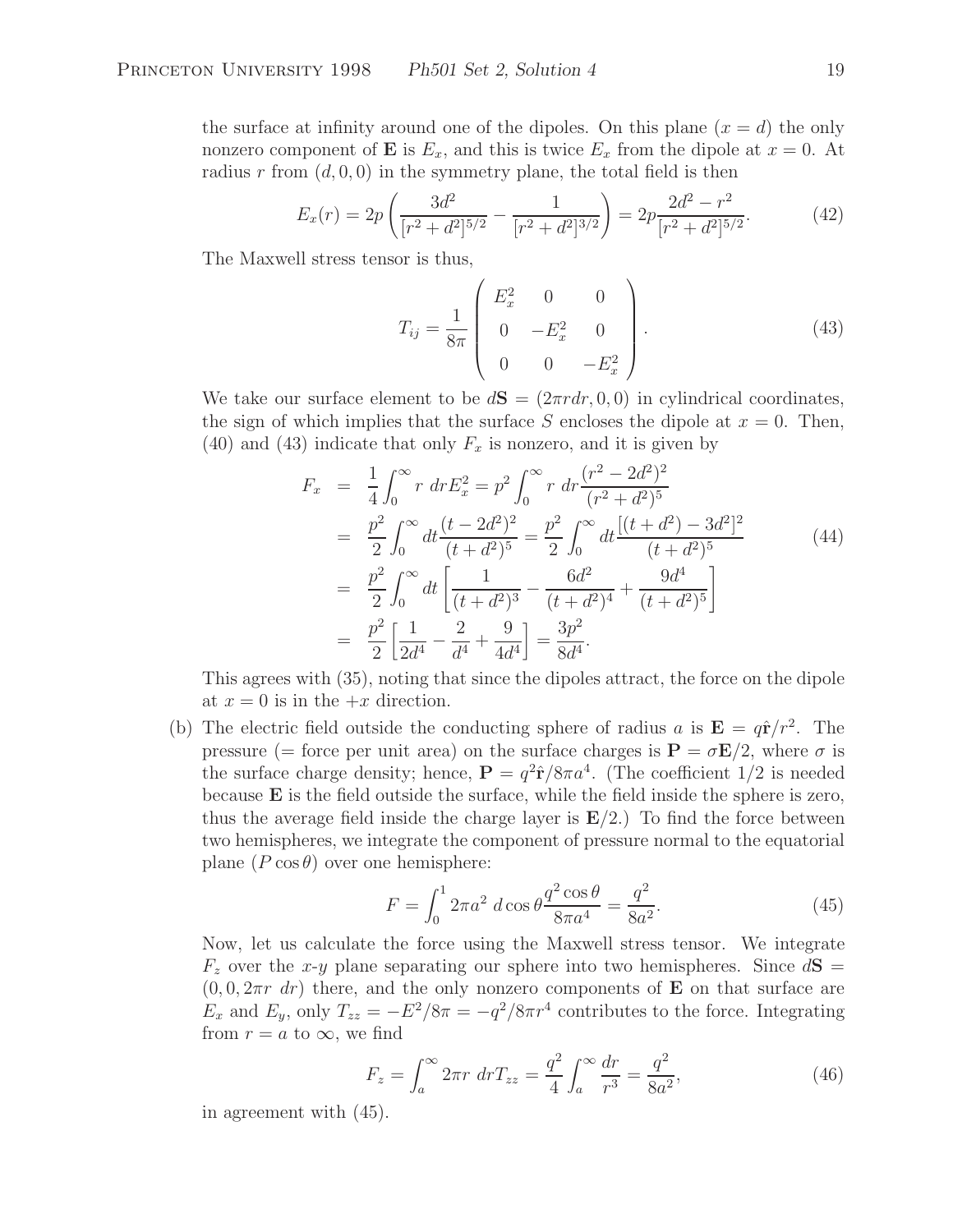5. (a) The electrical force F required to pull oil of density  $\rho$  into a cylindrical capacitor of inner and outer radii a and b, respectively, to height h above the bath is equal to the force of gravity:

$$
F = \rho gh(b^2 - a^2). \tag{47}
$$

A second relation for  $F$  can be computed from the balance of electrical energy, noting that the capacitor is held at constant voltage by a battery. Suppose we increase the height of the oil by  $\delta h$ . Then, work  $F \delta h$  is done on the oil, the energy  $U = CV^2/2$  stored in the capacitor changes by  $\delta U$ , and the battery loses energy  $V\delta Q$ . Conservation of energy implies

$$
0 = F\delta h + \delta U - V\delta Q. \tag{48}
$$

Since  $V = Q/C$ , we find for constant voltage,

$$
V\delta Q = V^2 \delta C = 2\delta \left(\frac{CV^2}{2}\right) = 2\delta U.
$$
 (49)

Together, (48) and (49) imply that

$$
F = +\left. \frac{\partial U}{\partial h} \right|_{V}.
$$
\n(50)

As the liquid is drawn *into* the capacitor, the energy for this must come from elsewhere; yet, the energy of the capacitor *increases* because the battery loses energy in twice the amount of work done on the liquid.

We now calculate the stored energy  $U$  by integrating the electric field energy density. By cylindrical symmetry and Gauss's law, the electric field between the pipes has form  $E_r(r) = \alpha/r$ , where  $\alpha$  is fixed by

$$
V = \int_{a}^{b} E_r dr = \alpha \ln \frac{b}{a}, \qquad \text{or} \qquad \alpha = \frac{V}{\ln \frac{b}{a}}.
$$
 (51)

Suppose the total height of the capacitor (above the bath) is  $H$ . Then, the energy of the electric field in the capacitor is:

$$
U = \frac{1}{8\pi} \epsilon h \int_{a}^{b} E^{2} 2\pi r \, dr + \frac{1}{8\pi} (H - h) \int_{a}^{b} E^{2} 2\pi r \, dr,\tag{52}
$$

where the first term on the right is the contribution from the space filled with the oil whose dielectric constant is  $\epsilon$ , while the second term is from the empty space above. Evaluating the integrals:

$$
2\pi \int_{a}^{b} E^{2}r \, dr = 2\pi \frac{V^{2}}{\ln^{2} \frac{b}{a}} \int_{a}^{b} \frac{dr}{r} = 2\pi \frac{V^{2}}{\ln \frac{b}{a}},\tag{53}
$$

we then find:

$$
U = \frac{1}{4} \frac{V^2}{\ln \frac{b}{a}} \left[ (\epsilon - 1)h + H \right].
$$
 (54)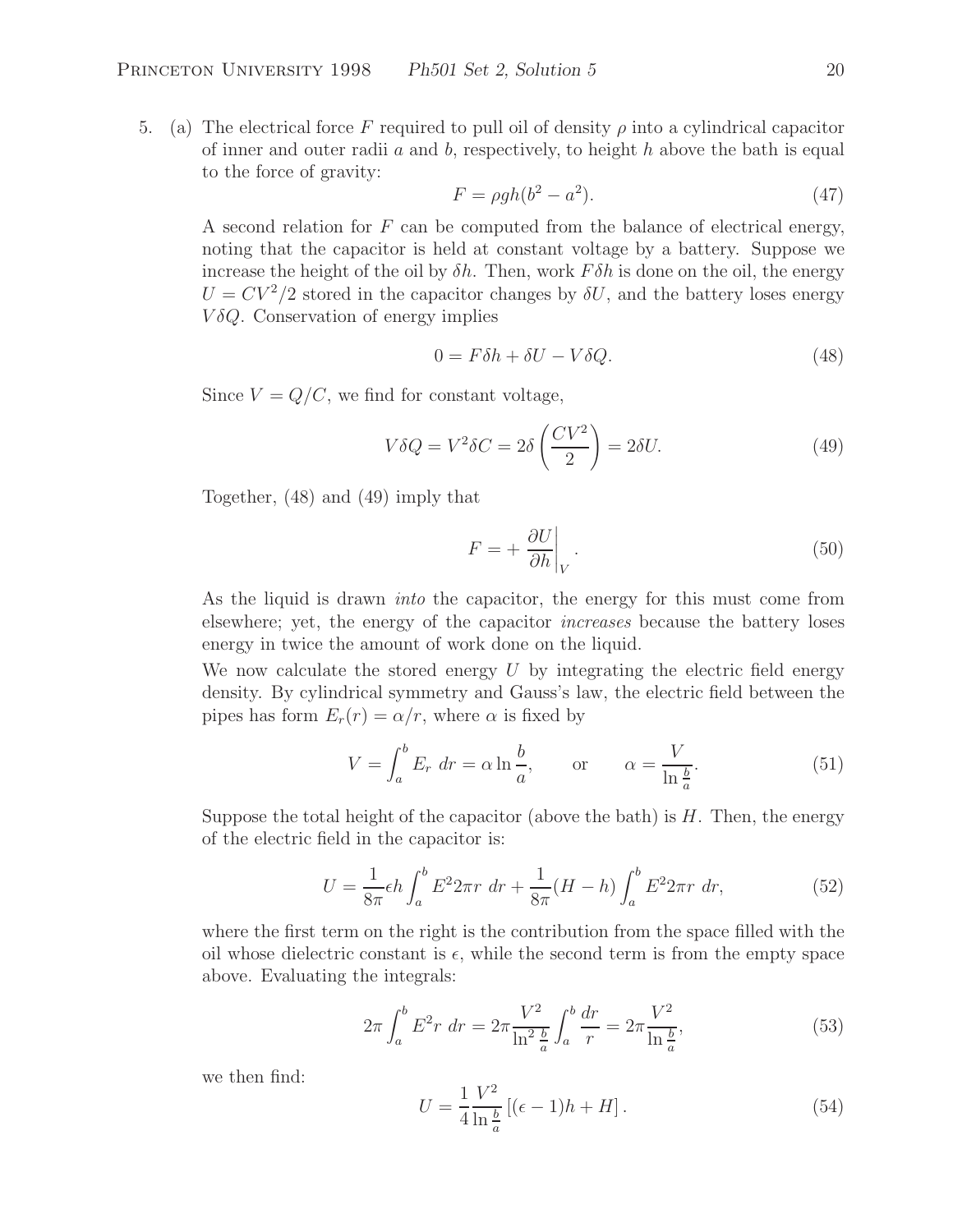The force is obtained from  $(50)$  and  $(54)$ :

$$
F_{el} = \left. \frac{\partial U}{\partial h} \right|_{V} = \frac{V^2(\epsilon - 1)}{4 \ln \frac{b}{a}}.
$$
\n(55)

Equating this to the force of gravity,  $(47)$  we obtain the height h of the oil column:

$$
h = \frac{(\epsilon - 1)V^2}{4\pi \rho g \ln\left(\frac{b}{a}\right)(b^2 - a^2)}.
$$
\n(56)

(b) The force on the liquid arises from the effect of gradients of the electric field on the molecular dipoles in the liquid. The spatially varying electric field **E** results in a bulk dielectric polarization given by

$$
\mathbf{P} = \chi \mathbf{E} = \frac{\epsilon - 1}{4\pi} \mathbf{E},\tag{57}
$$

where  $\chi$  is the dielectric susceptibility and  $\epsilon$  is the dielectric constant. The energy density associated with the induced polarization is

$$
u = -\mathbf{P} \cdot \mathbf{E} = -\frac{\epsilon - 1}{4\pi} E^2,\tag{58}
$$

and so the force density on the liquid is given by

$$
\mathbf{f} = -\nabla u = \frac{\epsilon - 1}{4\pi} \nabla E^2.
$$
 (59)

The gradient  $\nabla E^2$  in the fringe field of the capacitor points from the outside to the interior of the capacitor, with a generally vertical component for the liquid below the capacitor in the present problem.

It is interesting to consider a variant on this problem: a capacitor with horizontal plates completely immersed in a dielectric liquid. Here, the fringe fields of the capacitor pull the liquid in from all sides, "trapping" it inside the capacitor. That is, work would be required to pull the liquid out of the capacitor in any direction.

Is this an example of electrostatic trapping – which is claimed not to exist? No! The "trapping" in the direction perpendicular to the capacitor plates is not provided by purely electrostratic fields, but by the material of the capacitor plates (whose stability is not a result of purely electrostatic effects). See prob. 7 of set 4 for further discussion.

We have concluded that the liquid is drawn into the interior of the capacitor and that the liquid near the middle of the capacitor is forced up against the capacitor plates by electrostatic forces on the induced dipoles. If we drill a hole in the center of one capacitor plate, would liquid squirt out? (If yes, we would have a perpetual motion machine.) No, the fringe fields around the hole will pull liquid into the interior of the capacitor creating a static equilibrium much as before.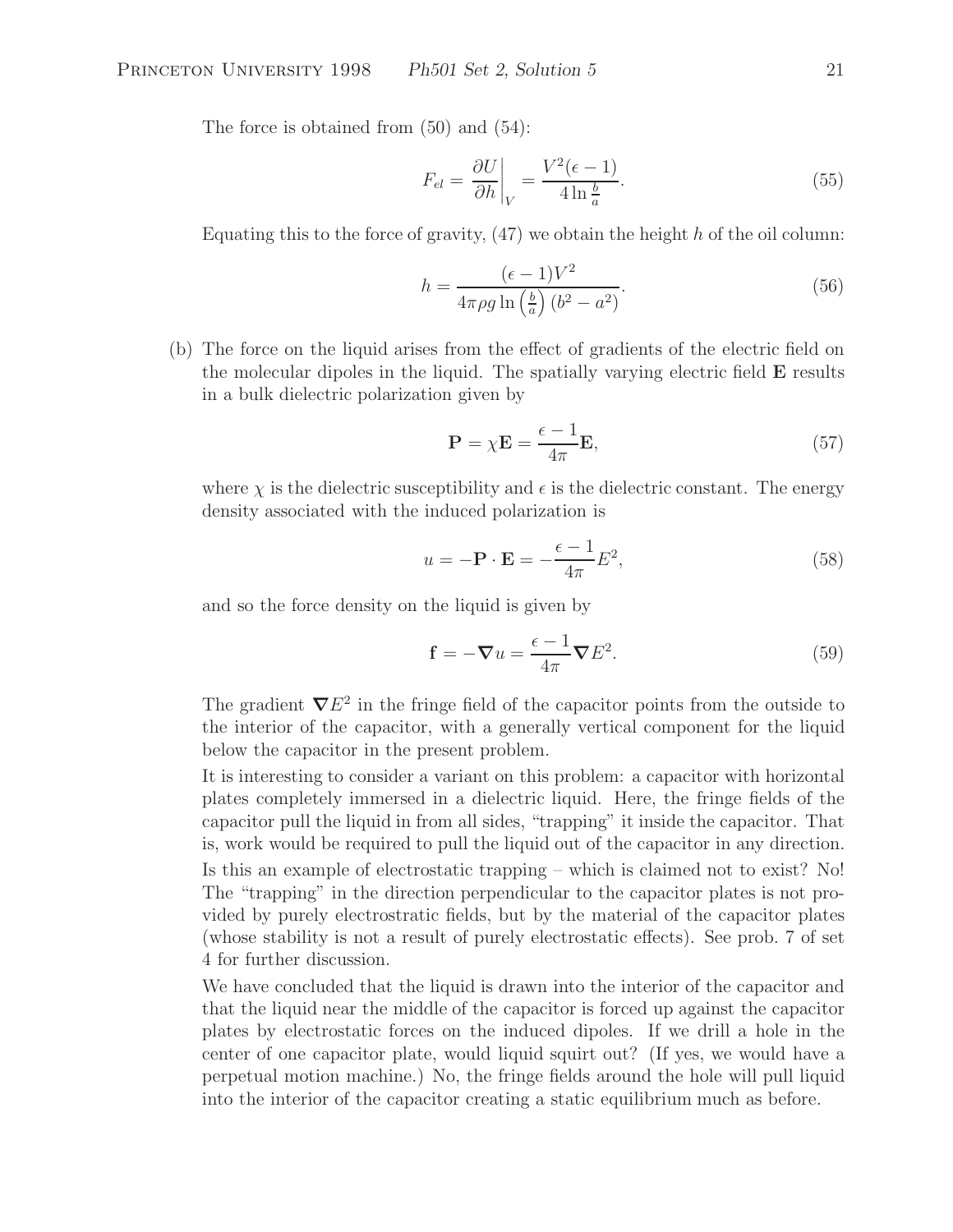6. We work from eq. (13), for which we first need the potential  $\phi$  at a point **r** inside a grounded conducting sphere of radius a when unit charge is located at **x**, also inside the sphere. Then we need the normal derivative of this potential on the inner surface of the sphere, *i.e.*when  $|\mathbf{r}| = r = a$ .

The image method for a grounded conducting sphere tells us that the potential inside the sphere can be calculated as that due to unit charge at **x** together with charge  $-a/x$ at position  $\mathbf{x}' = a^2 \mathbf{x}/x^2$ . We denote the angle between vectors **r** and **x** as  $\theta$ , so that

$$
R = |\mathbf{r} - \mathbf{x}| = \sqrt{r^2 + 2rx \cos \theta + x^2},\tag{60}
$$

and

$$
R' = |\mathbf{r} - \mathbf{x}'| = \sqrt{r^2 + 2r\frac{a^2}{x}\cos\theta + \frac{a^4}{x^2}}.
$$
 (61)

We see that when  $r = a$ , then

$$
R' = -\frac{a}{x}R.\tag{62}
$$

The potential inside the sphere can now be written

$$
\phi(\mathbf{r}) = \frac{1}{R} - \frac{a}{R'x},\tag{63}
$$

The normal derivative of the potential on the inner surface of the sphere is the negative of its radial derivative when  $r = a$ ,

$$
\frac{\partial \phi}{\partial n} = -\frac{\partial \phi(r=a)}{\partial r} = \frac{a + x \cos \theta}{R^3} - \frac{a[a + (a^2/x) \cos \theta]}{R'^3 x} = \frac{a^2 - x^2}{aR^3},\tag{64}
$$

using eq. (62). Inserting this in eq. (13), we obtain Poisson's integral,

$$
\phi(\mathbf{x}) = \frac{a^2 - x^2}{4\pi a} \int_S \frac{\phi(\mathbf{x}')}{R^3} dS'.\tag{65}
$$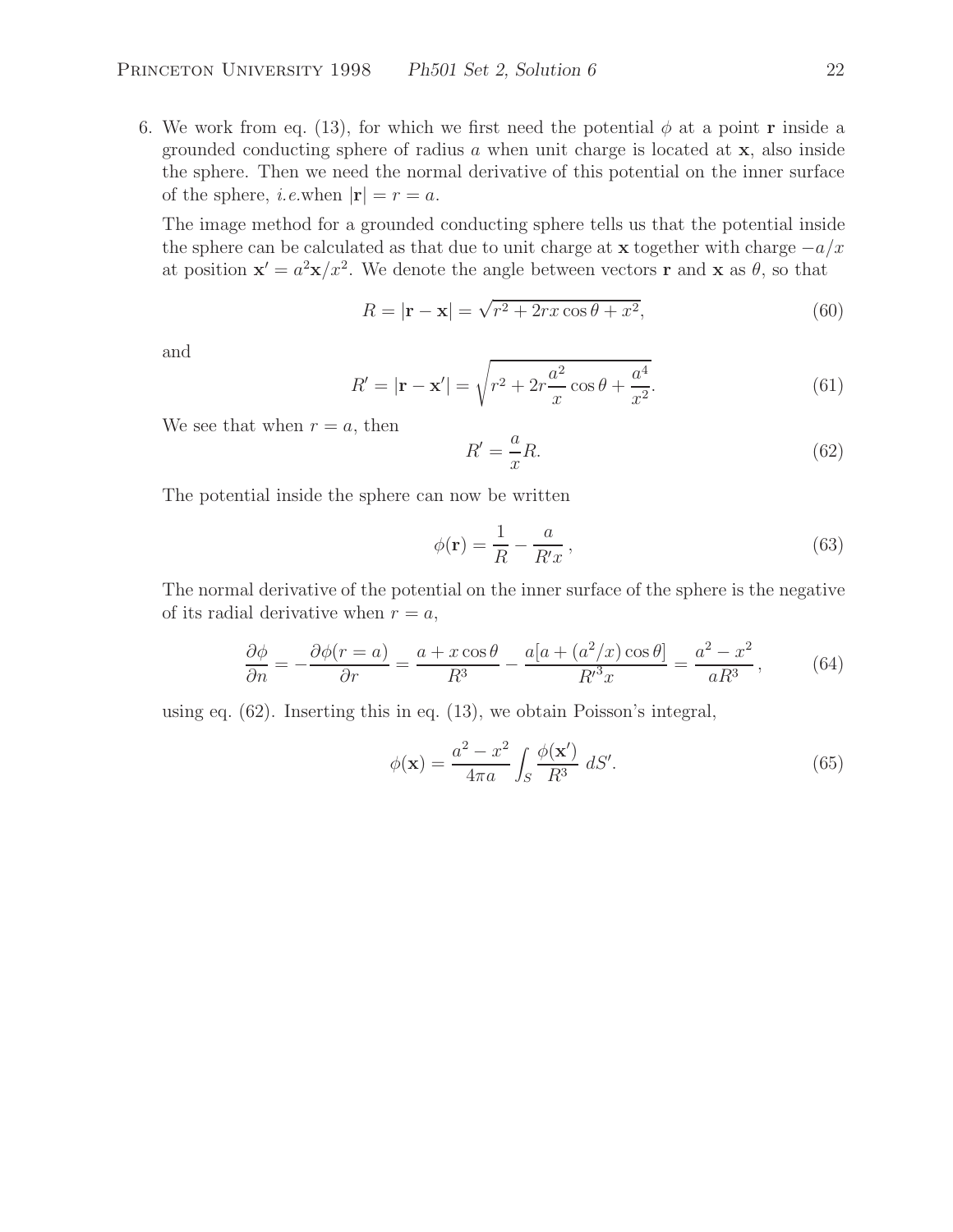7. (a) The capacitance C of a parallel-plate capacitor of area A, gap thickness d and dielectric constant  $\epsilon$  is

$$
C = \frac{\epsilon A}{d} \equiv \frac{Q}{V}.\tag{66}
$$

Adding the dielectric increased the capacitance to

$$
C_f = \epsilon C_0,\tag{67}
$$

and hence the charge also increase, if the voltage is kept fixed. Thus, the work done by the battery as the dielectric is inserted,

$$
\Delta W_{batt} = V_0 \Delta Q = V_0^2 \Delta C = V_0^2 (\epsilon - 1) C_0 = Q_0 V_0 (\epsilon - 1), \tag{68}
$$

is positive.

(b) As the dielectric is inserted, the field energy  $U = CV^2/2$  stored in the capacitor changes by

$$
\Delta U = \frac{1}{2} \Delta C V_0^2 = \frac{1}{2} C_0 V_0^2 (\epsilon - 1) = \frac{1}{2} Q_0 V_0 (\epsilon - 1).
$$
 (69)

(c) The work done by the battery, (68), is only partly accounted for in increase in the field energy, (69). The rest of the work done by the battery is done *on* the external agent that held the dielectric during insertion (the external agent gained energy):

$$
\Delta W_{\text{on agent}} = \frac{1}{2} Q_0 V_0 (\epsilon - 1). \tag{70}
$$

(d) If the battery had been disconnected before the dielectric was inserted, then the charge  $Q_0$  would be constant. From (66) we see that the final voltage would be only  $V_0/\epsilon$ . Recalling (67), the change in the electrostatic field energy would then be

$$
\Delta U = \frac{1}{2} \epsilon C_0 \left(\frac{V_0}{\epsilon}\right)^2 - \frac{1}{2} C_0 V_0^2 = \frac{1}{2} Q_0 V_0 \left(\frac{1}{\epsilon} - 1\right) < 0. \tag{71}
$$

(e) By conservation of energy, the work done on the external agent that held the dielectric during insertion is equal and opposite to the change in stored energy. Hence the work done on the agent is again positive, but now with the value

$$
\Delta W_{\text{on agent}} = \frac{1}{2} Q_0 V_0 \frac{\epsilon - 1}{\epsilon}.
$$
\n(72)

That is, the dielectric is pulled into the capacitor whether or not the battery is still connected.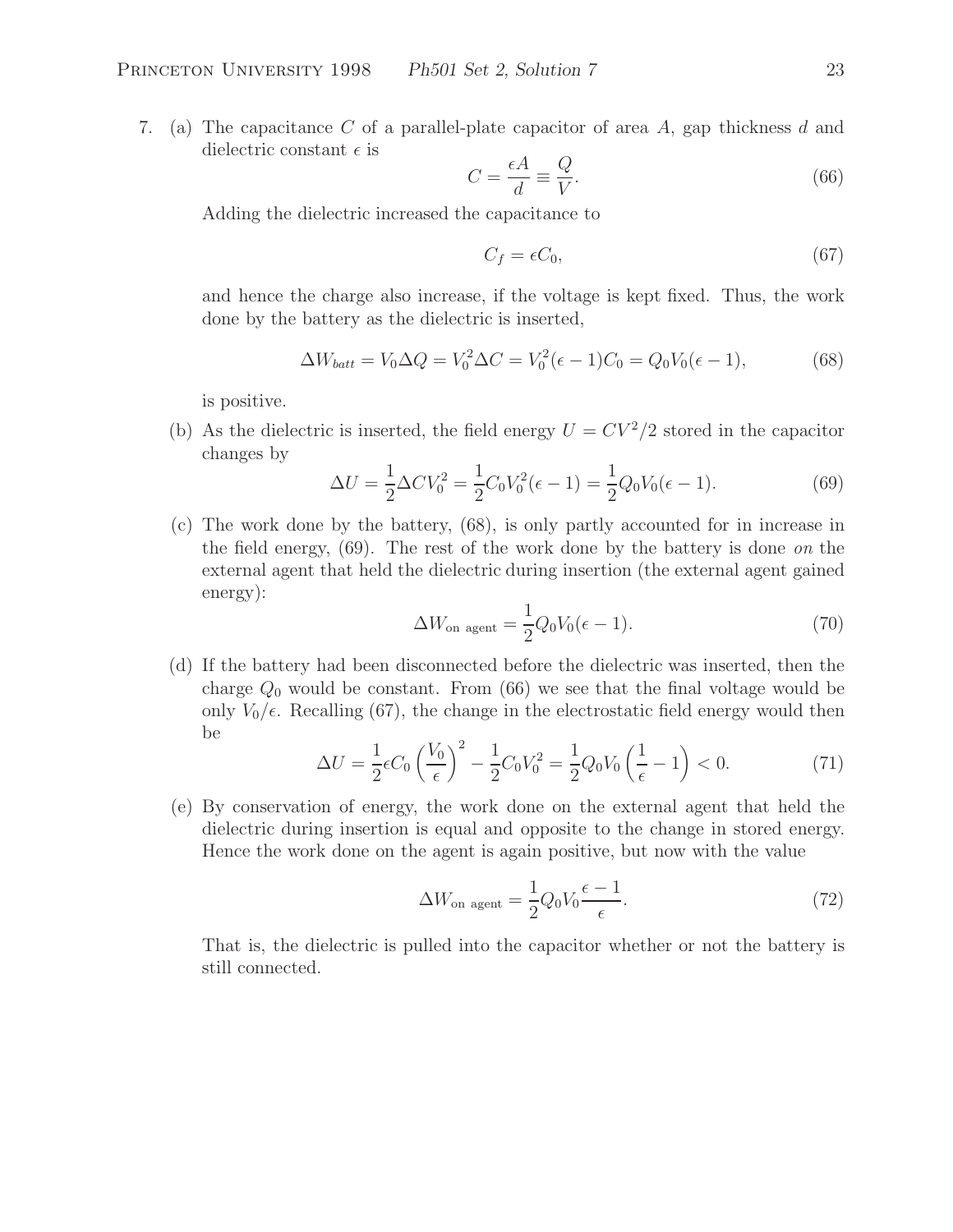8. (a) The field energy associated with an electron at distance r from a grounded conducting plane is 1/2 that associated with the corresponding image charge, *i.e.*, with that electron plus a positron at distance  $-r$ , in the absence of the conducting plane. Hence,

$$
U = -\frac{1}{2}\frac{e^2}{2r} = -\frac{e^2}{4r}.
$$
\n(73)

The fields in the image solution have reality only outside the conducting plane; there is no energy associated with the "fictitious" image fields inside the conductor.

Equation (73) indicates that an electron is "bound" to the conducting plane, and so to escape, must have a minimum velocity related by

$$
v_{\min} = \sqrt{\frac{2|U|}{m}} = \sqrt{\frac{e^2}{2mr}} = \sqrt{\frac{e^2c^2}{2mc^2r}} = c\sqrt{\frac{r_e}{2r}},\tag{74}
$$

where  $r_e = e^2/mc^2 = 2.8 \times 10^{-13}$  cm is the classical electron radius. Thus, for  $r=1$ 

A,

$$
\frac{v_{\text{min}}}{c} = \sqrt{\frac{2.8 \times 10^{-13}}{2 \times 10^{-8}}} = 0.0037. \tag{75}
$$

(Notice that the nonrelativistic approximation suffices.)

The "binding energy" can be estimated from (73) as

$$
U = -\frac{e^2}{4mc^2r}mc^2 = -\frac{r_e}{r}\frac{mc^2}{4} = -\frac{2.8 \times 10^{-13}}{10^{-8}}\frac{5.11 \times 10^5 \text{ eV}}{4} = -3.6 \text{ eV}.
$$
 (76)

(b) In equilibrium, the torque on dipole **p**<sup>2</sup> must vanish, and so **p**<sup>2</sup> will be directed along the electric field created by dipole  $p_1$ . The electric field of the latter is given by

$$
\mathbf{E} = \frac{3(\mathbf{p}_1 \cdot \hat{\mathbf{r}})\hat{\mathbf{r}} - \mathbf{p}_1}{r^3}.
$$
 (77)

The projection of **E** onto the line connecting two dipoles is

$$
E_{\parallel} = \mathbf{E} \cdot \hat{\mathbf{r}} = 2 \frac{p_1}{r^3} \cos \theta_1.
$$
 (78)

The orthogonal projection is

$$
\mathbf{E}_{\perp} = \mathbf{E} - \mathbf{E}_{\parallel},\tag{79}
$$

leading to

$$
E_{\perp} = -\frac{p_1}{r^3} \sin \theta_1, \tag{80}
$$

where the minus sign indicates that  $\mathbf{E}_{\perp}$  is directed opposite to  $\mathbf{p}_{1,\perp}$ . The angle of the field line, and hence of  $p_2$  is

$$
\tan \theta_2 = \frac{E_\perp}{E_\parallel} = -\frac{1}{2} \tan \theta_1. \tag{81}
$$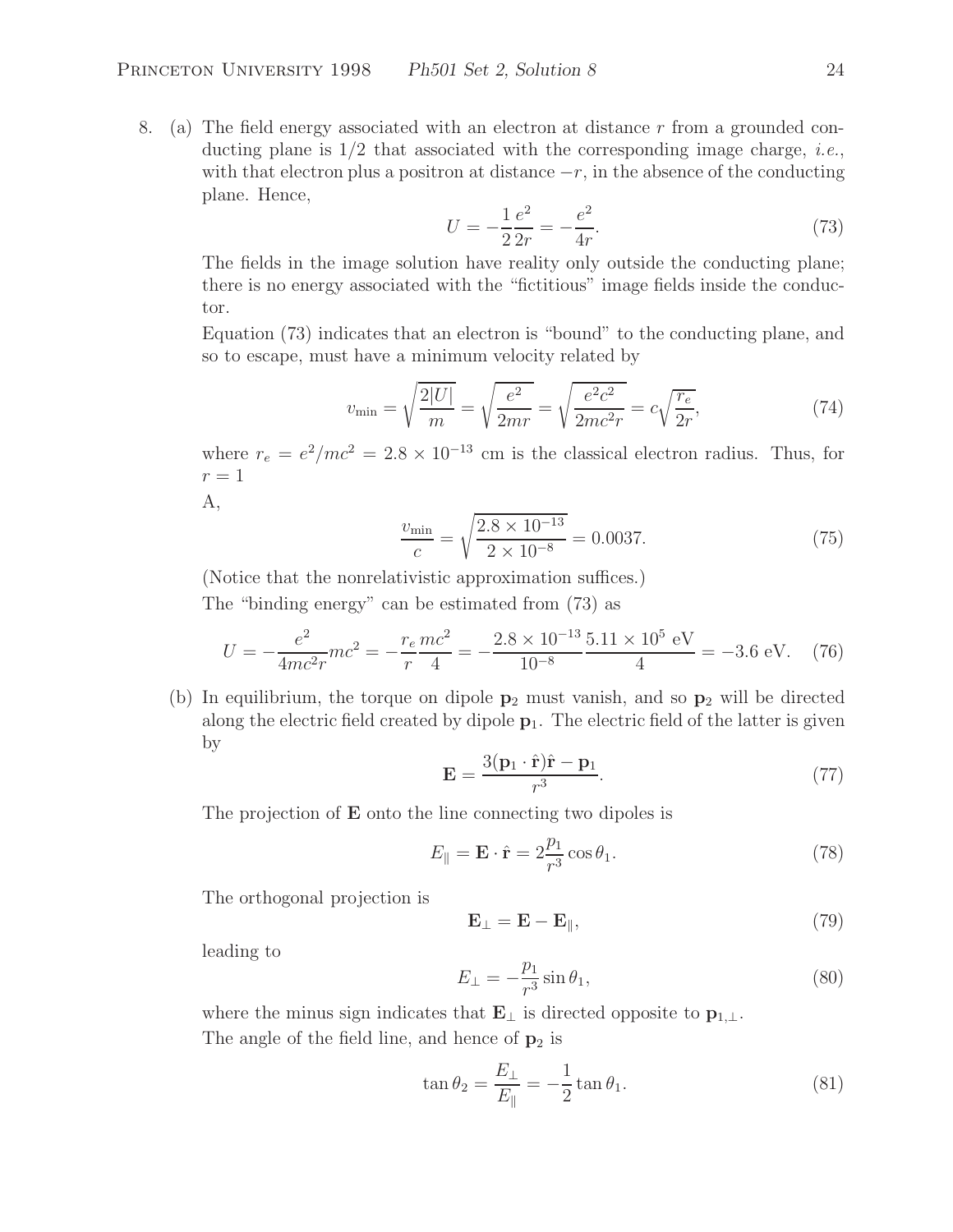9. We solve the problem of the capacity of two tangent, conducting spheres of radii a by the method of images.

We first find the image-charge distribution needed to bring one sphere to potential  $V$ , but leaving the other at zero potential. Then, we complete the solution by superposing the mirror distribution, obtained by reflection symmetry about the plane through the point of tangency of the two spheres.

- (a) Place charge  $q = aV$  at the center of sphere 1, bringing its surface to otential V.
- (b) To bring sphere 2 to zero potential, place charge  $-q(a/2a) = -q/2$  at distance  $a^2/2a = a/2$  from the center of sphere 2, following the prescription on p. 41 of the Notes.
- (c) The image charge (b) takes sphere 1 away from potential  $V$ . To bring it back, add an image charge (c) inside sphere 1 so that this sphere is at zero potential under the effect of charges (b) and (c). That is, add charge  $-(-q/2)(a/(3a/2)) = +q/3$ at distance  $a^2/(3a/2) = 2a/3$  from the center of sphere 1, *i.e.*,  $a/3$  from the point of contact.
- (d) Add charge  $-q/4$  at  $3a/4$  from the center of sphere 2 to bring it back to zero potential.
- $(e)$  ....



The total charge needed to bring both spheres to potential  $V$  is double that described in the sequence above. Hence,

$$
Q = 2q \left( 1 - \frac{1}{2} + \frac{1}{3} - \frac{1}{4} + \ldots \right) = 2aV \ln 2, \tag{82}
$$

and the capacitance is

$$
C = Q/V = 2a \ln 2 = 1.386a.
$$
 (83)

Note that since the dimensions of potential are [charge]/[length], capacitance has the dimension of [length] in Gaussian units. Thus, we expect that  $C \approx a$  for this problem, since a is the only relevant length.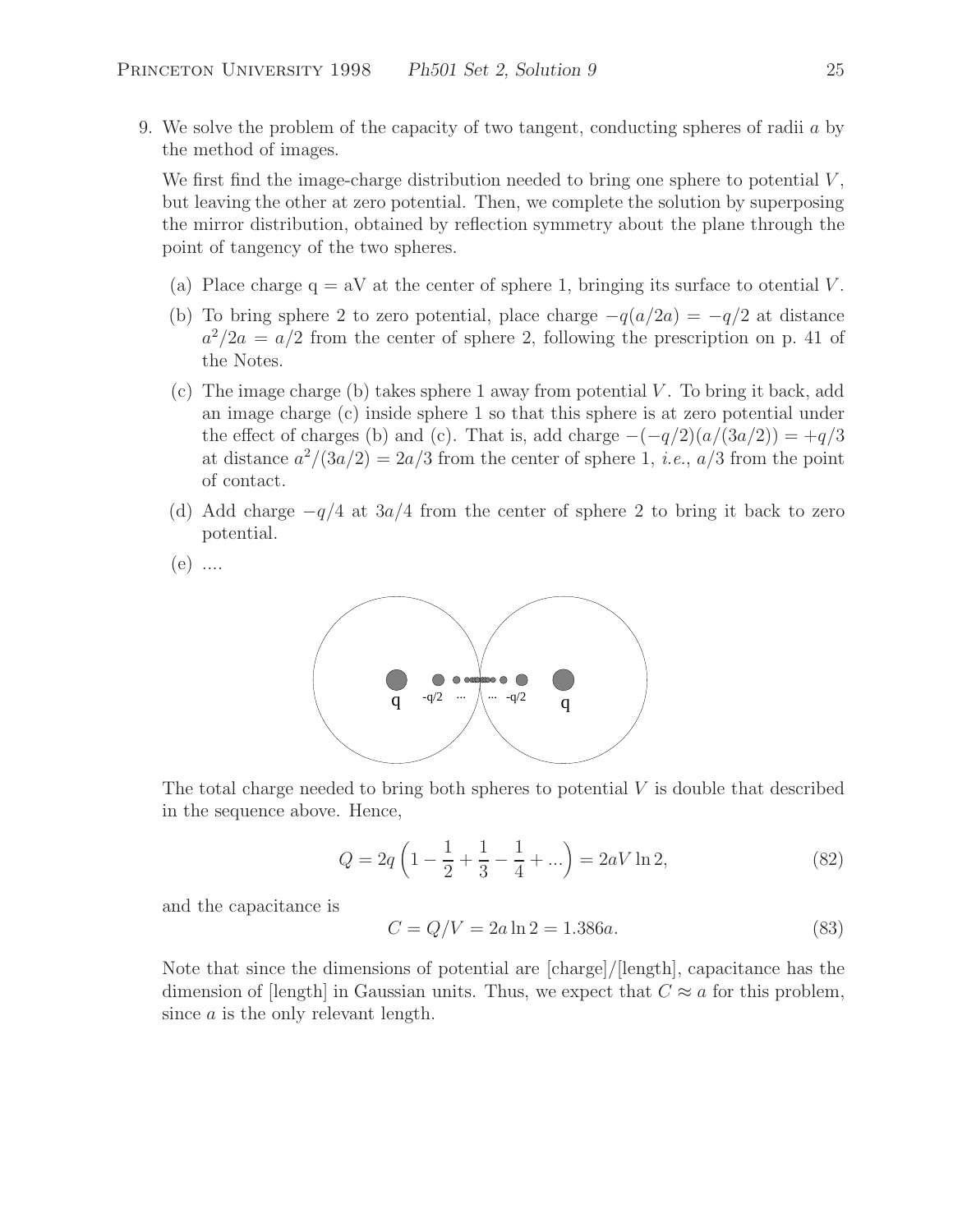10. (a) The uniform field  $\mathbf{E}_0 = E_0 \hat{\mathbf{z}}$  is approximated as being due to charges  $\pm Q$  at  $z = \pm R$ , where  $Q \to \infty$  and  $R \to \infty$  in such a way as to keep  $Q/R^2$  constant. In the limit, the field in the region of the sphere is homogeneous and equal to  $\mathbf{E} = (2Q/R^2)\hat{\mathbf{z}}$ . According to the image method, we can make the potential on the sphere vanish by adding charge  $q' = -Qa/R$  at  $z = -a^2/R$  and  $-q'$  at  $z = a^2/R$ . Thus, the perturbation to the field due to the sphere is effectively that due to a dipole with the moment

$$
\mathbf{p} = 2\frac{a^2}{R}Q\frac{a}{R}\hat{\mathbf{z}} = a^3 \mathbf{E}_0.
$$
 (84)

(b) The potential outside the sphere is thus,

$$
\phi = \phi_0 + \phi_{\text{dipole}} = -E_0 r \cos \theta + \frac{E_0 a^3 \cos \theta}{r^2}.
$$
\n(85)

The field lines bend in to be normal to the sphere at  $r = a$ .



(c) We find the surface charge density  $\sigma$  from the normal component of the electric field at the surface of the sphere:

$$
E_r(a,\theta) = -\left. \frac{\partial \phi}{\partial r} \right|_{r=a} = 3E_0 \cos \theta, \tag{86}
$$

and so

$$
\sigma(\theta) = \frac{E_r(a,\theta)}{4\pi} = \frac{3E_0 \cos \theta}{4\pi}.
$$
\n(87)

(d) The force acting on the surface charge density  $\sigma$  is  $\mathbf{F} = \sigma E_r(a)\hat{\mathbf{r}}/2 = E_r^2(a)\hat{\mathbf{r}}/8\pi$ (where the latter form follows immediately from the Maxwell stress tensor). The force on the right hemisphere is directed along **z** and is obtained by integrating the z component of **F**:

$$
F_z = \frac{1}{8\pi} \int_0^1 2\pi a^2 \ d\cos\theta (3E_0 \cos\theta)^2 (\cos\theta) = \frac{9}{16} a^2 E_0^2.
$$
 (88)

Since the force on the hemisphere at  $z > 0$  is positive, the hemispheres repel each other.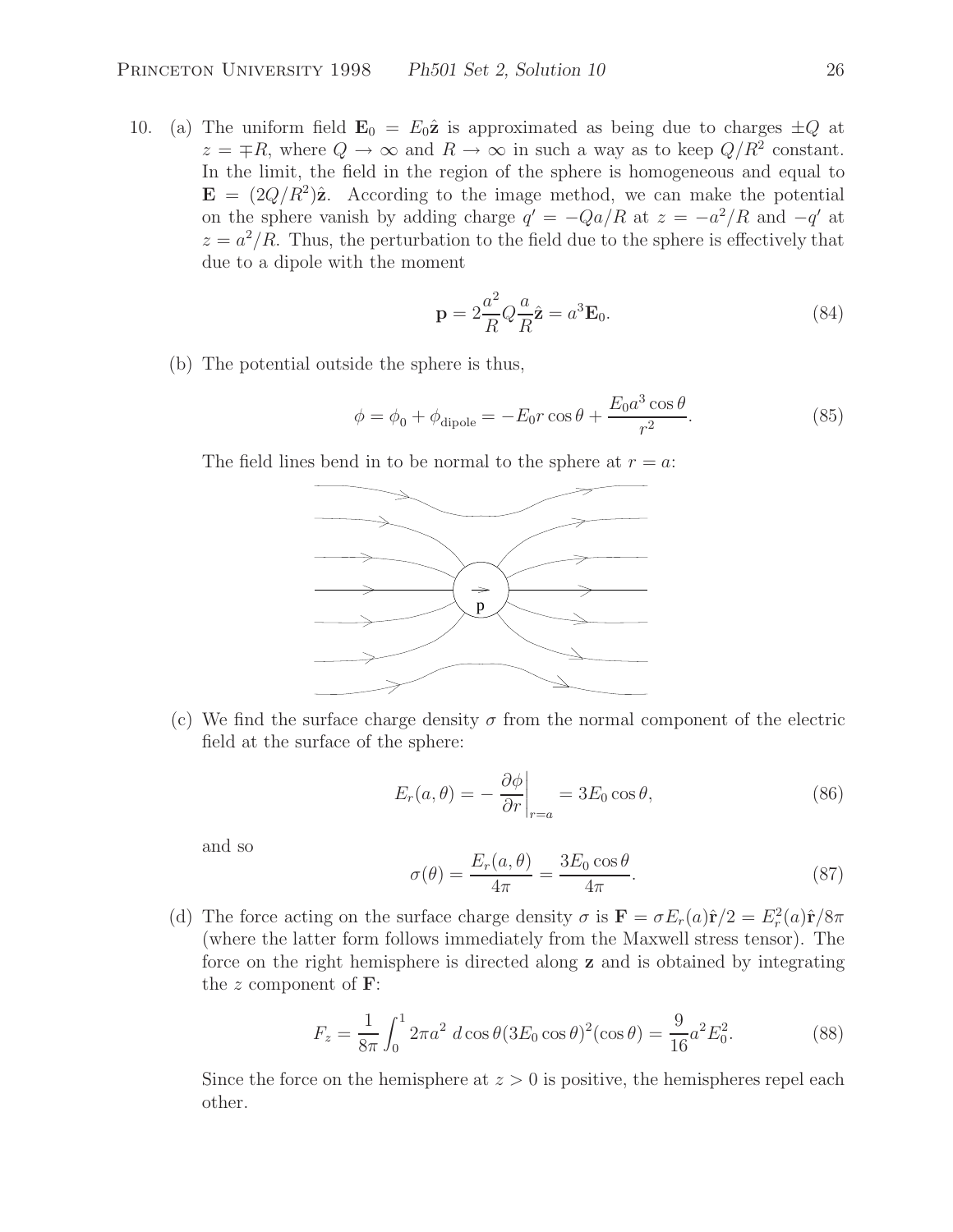11. We seek solutions to Laplace's equation in 2 dimensions,  $\nabla^2 \phi(x, y) = 0$ , of the form  $\phi = X(x)Y(y)$ . This leads to solutions of the form  $e^{\pm kx}e^{\pm iky}$  or  $e^{\pm ikx}e^{\pm ky}$ .

Since the boundary conditions include  $\phi = 0$  at  $y = 0$  and b, it is advantageous to consider functions Y of the type  $e^{\pm iky}$ , which can be immediately restricted to the form:

$$
Y(y) = \sin ky
$$
, where  $k = n\pi/b$ ,  $n = 1, 2, ....$  (89)

This also fixes the separation constants k.

The general expression for the potential is now:

$$
\phi(x,y) = \sum_{n} X_n(x) Y_n(y) = \sum_{n} \left( A_n e^{n\pi x/b} + B_n e^{-n\pi x/b} \right) \sin \frac{n\pi y}{b}.
$$
 (90)

The boundary conditions at  $x = 0$  and  $x = a$  are

$$
\phi(0, y) = V_1 = \sum_{n} (A_n + B_n) \sin \frac{n \pi y}{b},
$$
\n(91)

$$
\phi(a, y) = V_2 = \sum_n \left( A_n e^{n\pi a/b} + B_n e^{-n\pi a/b} \right) \sin \frac{n\pi y}{b}.
$$
\n
$$
(92)
$$

A straigthforward approach to find  $A_n$  and  $B_n$  is to multiply (91) and (92) by  $\sin(n\pi y/b)$ and integrate from  $y = 0$  to b:

$$
\int_0^b \phi(0, y) \sin \frac{n \pi y}{b} dy = -\frac{bV_1}{n \pi} \cos \frac{n \pi y}{b} \bigg|_0^b = \frac{bV_1}{n \pi} \begin{cases} 2, & n \text{ odd} \\ 0, & n \text{ even} \end{cases} = \frac{b}{2} (A_n + B_n), \quad (93)
$$

and similarly,

$$
\frac{bV_2}{n\pi} \begin{cases} 2, & n \text{ odd} \\ 0, & n \text{ even} \end{cases} = \frac{b}{2} \left( A_n e^{n\pi a/b} + B_n e^{-n\pi a/b} \right). \tag{94}
$$

Thus, for *n* even,  $A_n = B_n = 0$ , while for *n* odd,

$$
A_n = \frac{2}{n\pi \sinh \frac{n\pi a}{b}} \left( V_2 - V_1 e^{-n\pi a/b} \right), \qquad B_n = \frac{2}{n\pi \sinh \frac{n\pi a}{b}} \left( V_1 e^{n\pi a/b} - V_2 \right). \tag{95}
$$

Finally, we get for the potential:

$$
\phi(x,y) = \frac{4}{\pi} \sum_{n \text{ odd}} \frac{\sin \frac{n\pi y}{b}}{n\pi \sinh \frac{n\pi a}{b}} \left[ V_2 \sinh \frac{n\pi x}{b} + V_1 \sinh \frac{n\pi (a-x)}{b} \right]. \tag{96}
$$

To verify that this solution satisfies the boundary conditions, note that (91) and (93) combine to yield the expansion:

$$
1 = \frac{4}{\pi} \sum_{n \text{ odd}} \frac{1}{n} \sin \frac{n\pi y}{b}.
$$
 (97)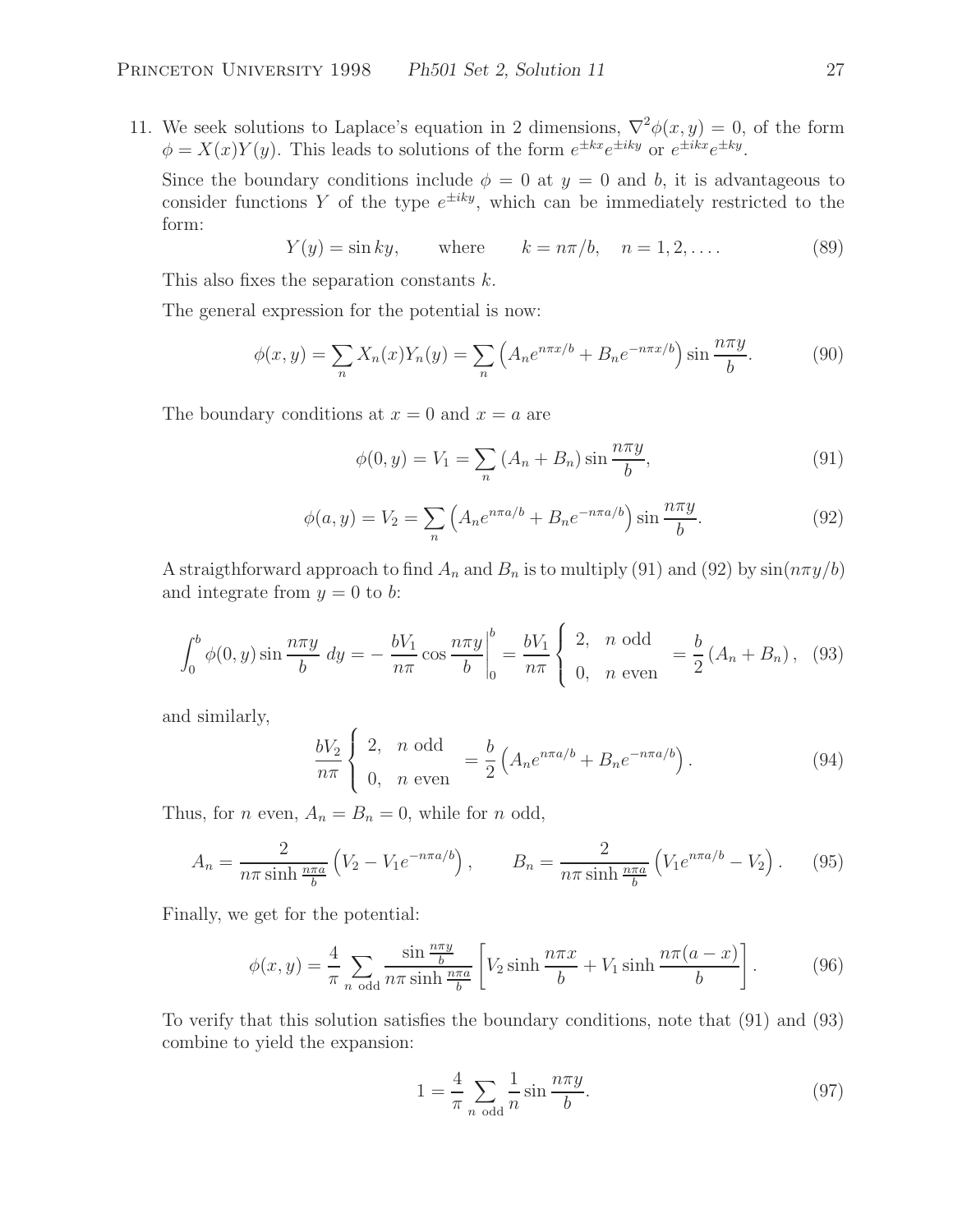We also note that the potential is symmetric about the midplanes,  $\phi(x, y) =$  $\phi(a-x, y) = \phi(x, b-y)$ , which could have been invoked as far back as (90) to show that only odd  $n$  contributes.

Remark: This problem could also usefully be solved as the superposition of two cases, each with three walls at potential zero and the fourth at a nonzero value. The form of the solution (96) displays this superposition.